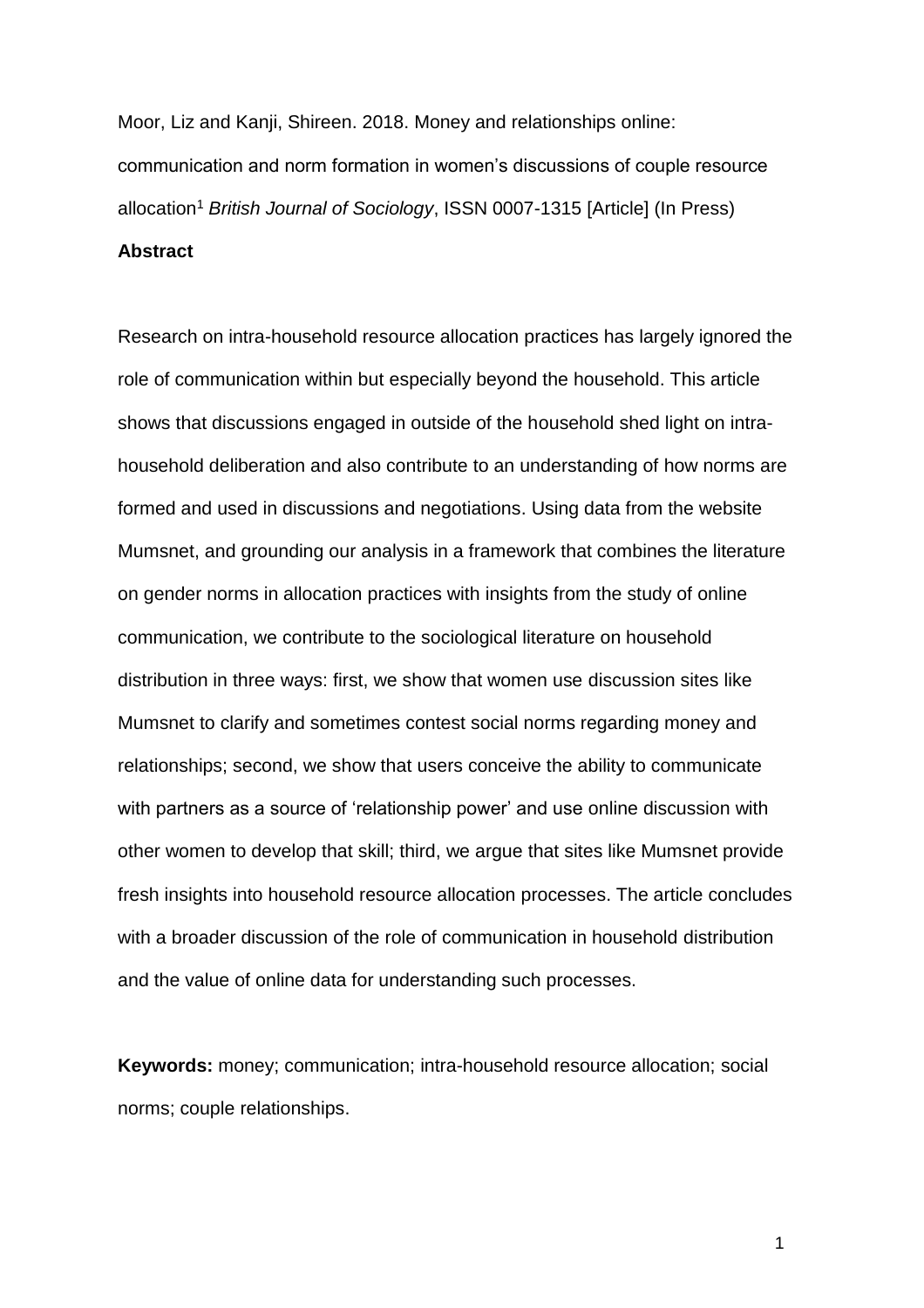#### **Introduction**

Research into intra-household distribution has largely ignored how communication beyond the household influences the process of within-household allocation. This omission is notable because considerable effort has been devoted to remedying the failures of economic models – primarily unitary but also bargaining approaches – to predict behavior and outcomes (see Fortin and Lacroix 1997). The necessity to rethink these models was exposed by studies showing that women's outcomes were often worse than the collective sharing of the unitary model predicted (Folbre 1986). Indeed, processes of distribution within the household were treated as hidden inside a 'black box' (Pahl 1989) in keeping with the invisibility of gender as a separate social structure that conditions and is also changed by individual action (Risman 1998). While great efforts have been made to get uncover the internal workings of the household, few studies have considered the significance of communication beyond the home for what goes on inside it.

This article uses a relatively new data source – the discussion forum on the website Mumsnet – to bring communication that takes place outside of the couple into the study of the workings of the household. By combining the literature on household distribution with insights from the study of online communication, we develop a framework that emphasizes the effects of discussions women engage in outside of the home on norms concerning monetary practices and resource allocation with male partners. The article makes three contributions: first, it shows how women use sites like Mumsnet to communicate with one another to clarify and sometimes contest the content of social norms regarding money and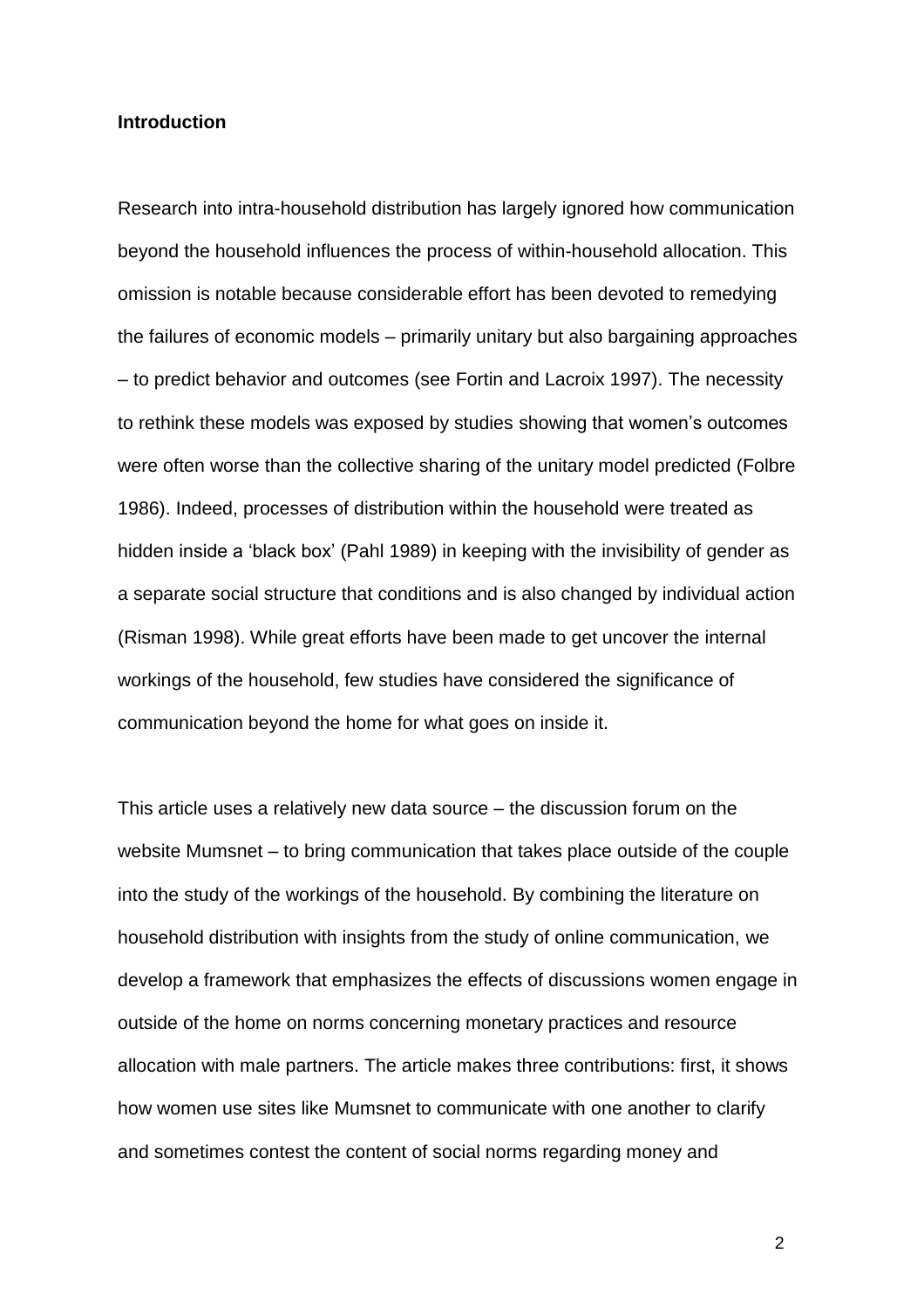relationships; this in turn suggests that extra-household conditions relating to prevailing and emergent social norms challenge theories of household resource maximization and bargaining models (Agarwal 1997; Becker 1991; Manser and Brown 1980; McElroy and Horney 1981). Secondly, we show that while discussion among women is a key mechanism for exposing and contesting prevailing norms, it also helps women to develop communicative resources to aid their discussions in the home. Our data suggests that women perceive the ability to communicate as a source of relationship power and that they use the site to develop that skill. The third contribution relates to our use of Mumsnet to get inside Pahl's (1989) 'black box' of household distribution. Such sites are important in people's everyday lives, and we further identify them as a space where researchers can observe 'macro'-level norms being articulated and worked through in 'micro' contexts.

### **Literature review and framework**

Within economic models of household distribution, the alternative terms for the unitary model (namely the 'benevolent dictator', 'altruism' and 'common preferences' models), allude to a process by which the household acts as one (Alderman et al. 1995). The detailed content of these processes had not historically been a concern for economic models until their well-documented failure to predict outcomes forced attention towards within-household processes (e.g. Agarwal 1997; Folbre 1986; Haddad, Hoddinott and Alderman 1997). There seems to be little recognition that processes are also part of the outcome, which unfolds over time, impacting upon individual wellbeing. Zelizer (1996 p484) explains that the process of keeping money for separate uses, as distinct from a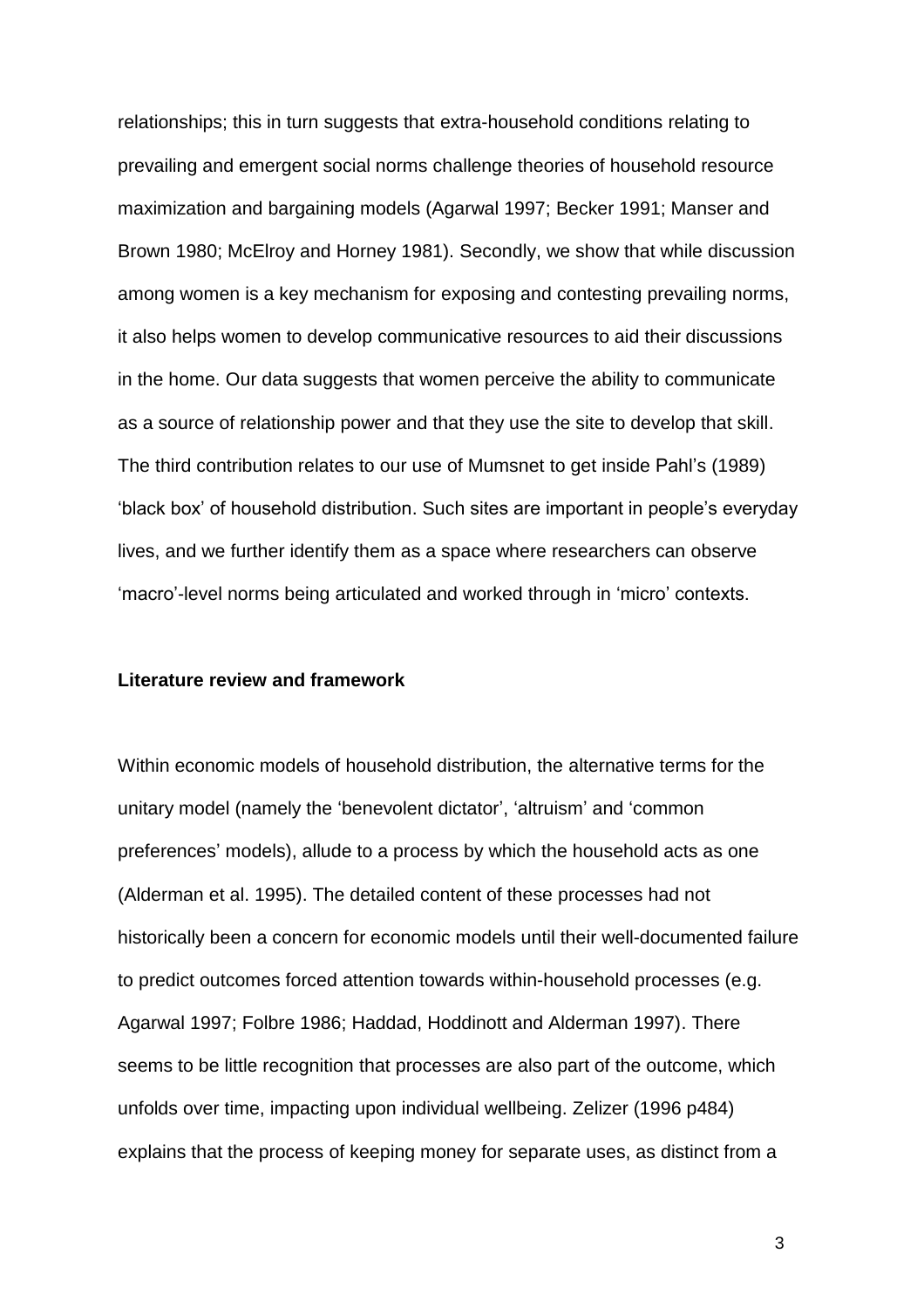fungible resource, involved family members who often 'lied, stole or deceived each other in order to protect their separate monies'.

Recent studies in economics take up this idea that people maximize their individual outcomes even if this means withholding information from their spouse (Ambler et al. 2015). Ashraf's (2009) study in the Philippines showed that men deposited extra money in their own bank account when their spouse did not know that this money existed, but if their spouse was aware of it they consumed extra resources to capture the benefit individually. Women maximized their personal benefit if their male partner controlled the joint savings. These findings suggest that the availability of information matters a great deal in allocation practices.

Sociological understandings of distribution within the household take two approaches (Vogler, Lyonette and Wiggins 2008). The first argues that imbalances in power within households derive from differences in relative resources such as income, education and occupational status (Blood and Wolfe 1960), which are essentially economic resources (Strauss and Lodanis 1995). These approaches neglect the role that social norms play in filtering how relative resources impact upon power and decision making. Thus, the second approach focuses on how social norms, particularly around breadwinning, guide individual and group action.

Communication has received scant, if any, attention in sociological or economic models of household distribution, despite evidence from other fields that communication shapes relationships in myriad ways. Research in psychology shows the link between communication and relationship quality (Stanley, Markman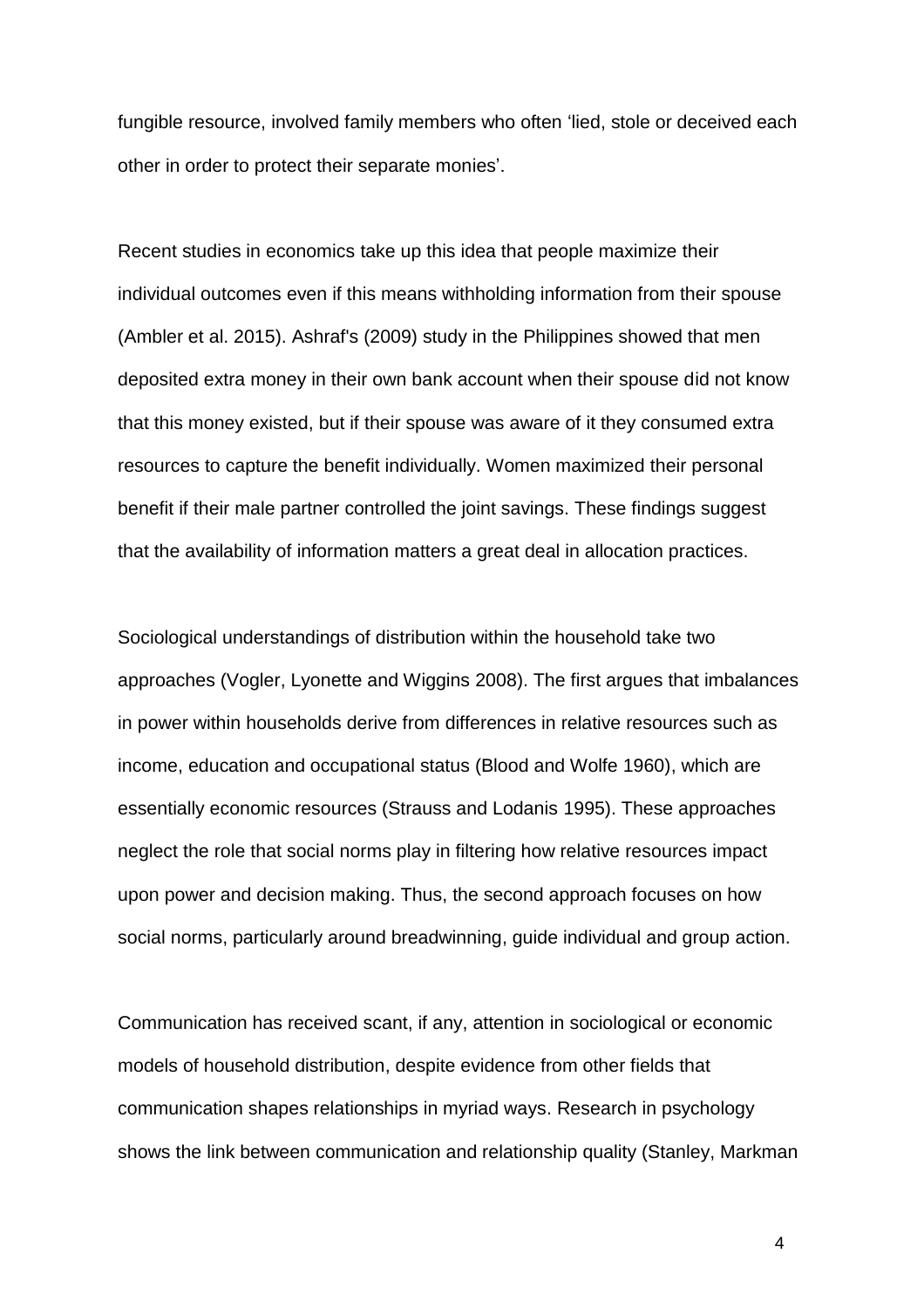and Whitton 2002) and the role of both of these in economic decision-making (Kirchler 1995; Kirchler et al 2001), while relationship quality, in turn, is consequential in terms of health (Burman and Margolin 1992), wellbeing (Proulx et al. 2007) and relationship stability (Kanji and Schober 2014). The ability to communicate has been found to be a source of relationship power (DeTurck and Miller 1982) while the withdrawal of communication often reflects one partner's power to ensure that some issues are never raised (Tichenor 2005). Both factors therefore potentially influence allocative outcomes and the process of reaching them. The best known sociological account of communication as it relates to money comes from Zelizer (e.g. 1994, 2005), who shows that monetary organization can be richly symbolic: a way of marking the sources and uses of different types of income, and of differentiating between types of relationships. However, Zelizer's focus tends to be on the communicative aspects of money itself, rather than the discussions about money that take place either within or beyond the household. More broadly, none of the literature above considers the significance of communication outside of the household or the couple, which is our focus here.

# *Social norms*

The significance of communication to household allocation is also linked to its role in the working out of norms (Pearse and Connell 2016). As we show below, this is especially evident in online discussion sites, where debate about what is normal, reasonable or fair is common. Sociologists have argued that contestation is central to the evolution and redefinition of norms, and is particularly pronounced when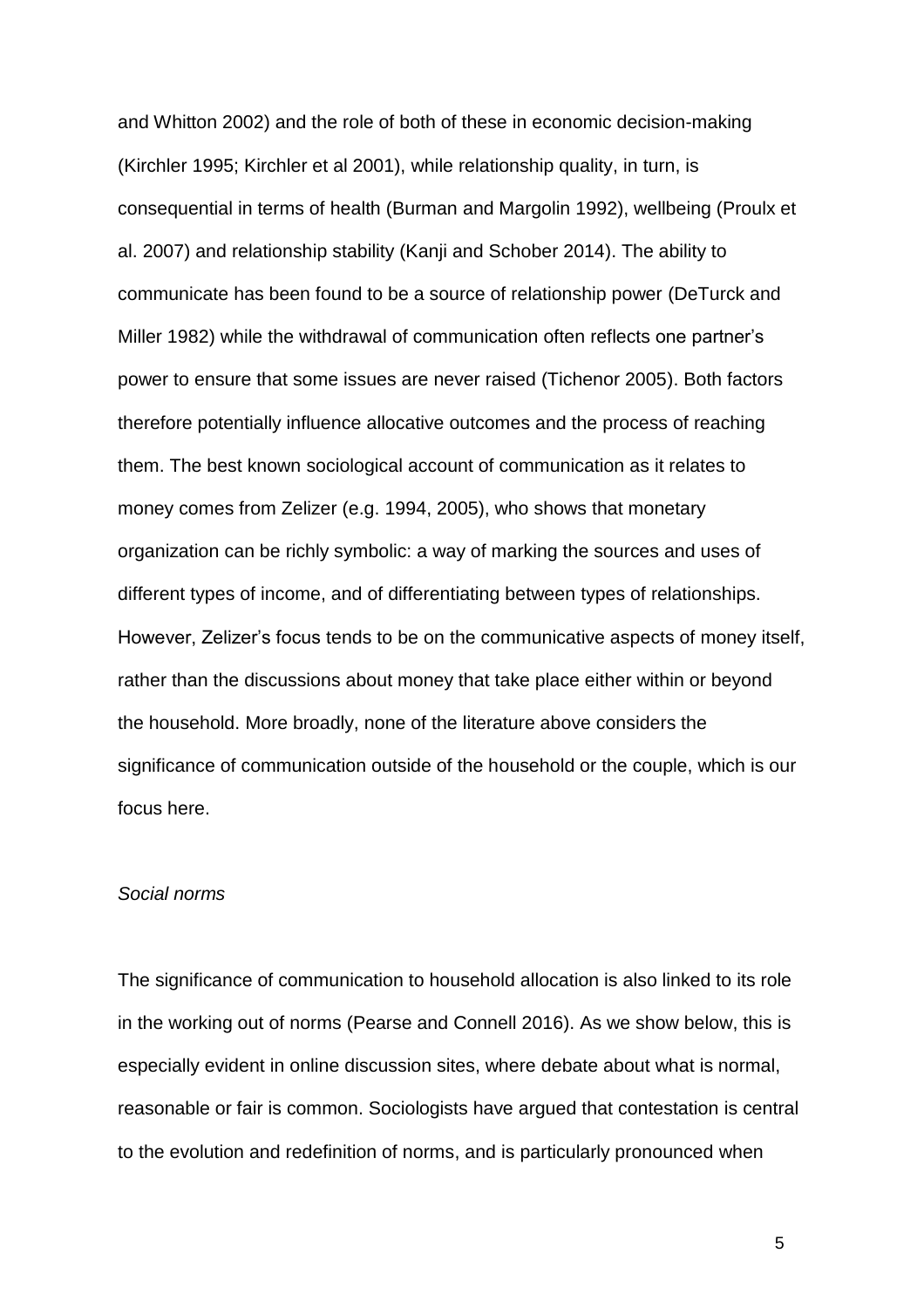women's financial status in households changes. Deutsch's (2007) work on female breadwinners suggests that norms can be simultaneously upheld and contested, even when those who contest them are not setting out to do so. Medved's (2016) analysis of the discourses of female breadwinners shows that they use arguments about 'allowing' their male partners to look after children as a justification for deviating from the ascribed role of carer.

Situations that depart from past ways of organizing are telling in terms of both the persistence of norms and how norms change. Studies of couples in which women are the main earners show that 'the gender structure exerts an influence that is independent of breadwinning or relative financial contributions' (Tichenor 2005 p117). This is necessary because norms about who earns the money are not symmetrical: the meaning of wives' money is different from the meaning of husbands' money (Zelizer 1994), which largely follows from the breadwinner ideology (Vogler 1998). Heterosexual couples 'compensate' for deviating from normative gender ascriptions (Brines 1994; Bittman et al. 2003; Chesley 2011) and women perform emotional work to bolster male partners' potentially threatened sense of masculinity (Buzzanell and Turner 2003). Evidence suggests that individuals within households are not neutral about who brings in the money: de Henau and Himmelweit (2013) found that within heterosexual couples the individual making the larger paid work contribution to household income enjoys higher levels of subjective welfare (see also Fortin and Lacroix 1997; Browning and Chiappori 1998). Individual earnings' contributions are also associated with alternative money management practices: thus housekeeping allowances are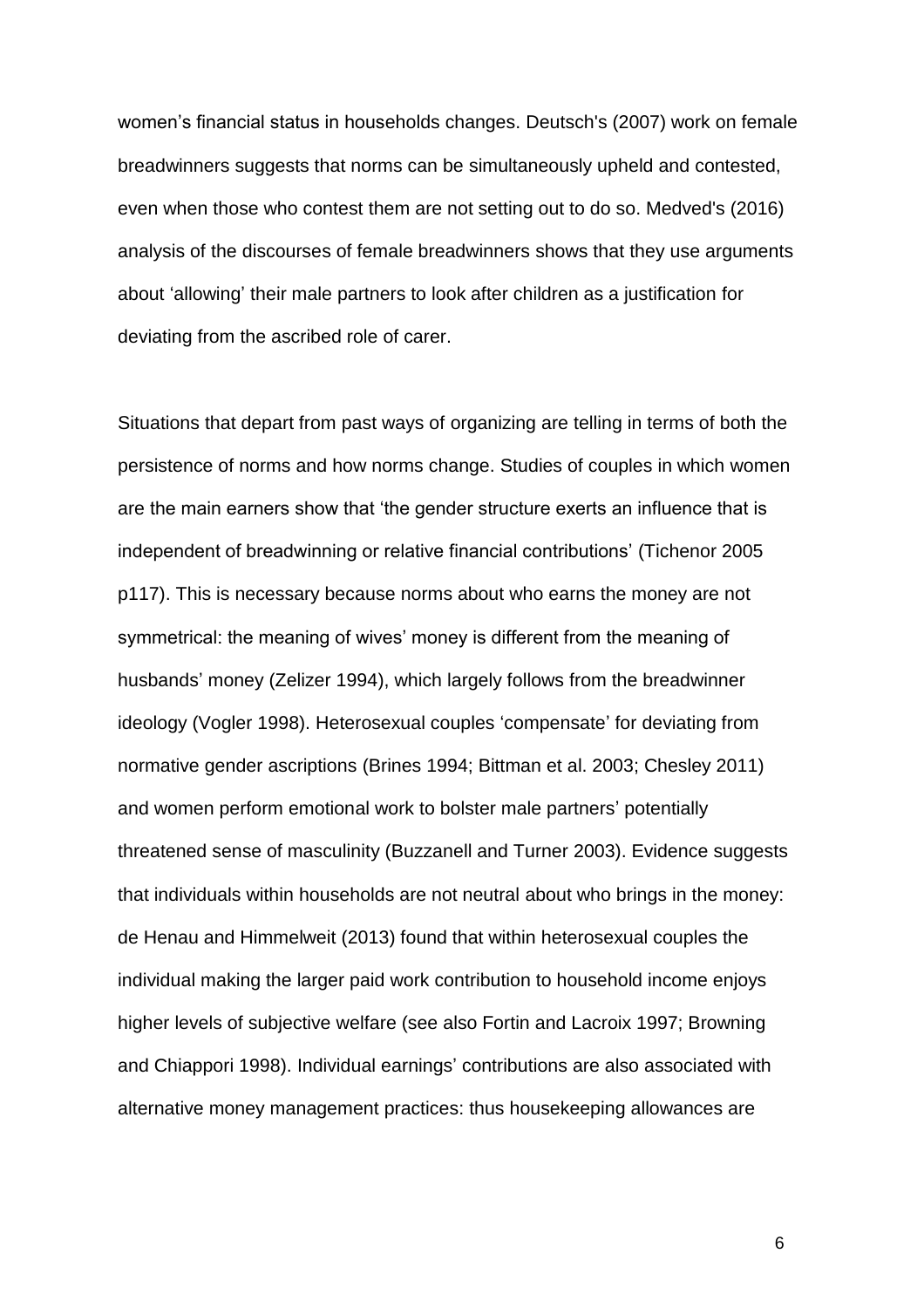characteristic of heterosexual couples in which only the man is working (Bennett 2013; Pahl 1995; Vogler et al. 2006).

Changing beliefs about family structure result in confusion about what is expected (Goldscheider, Bernhardt and Lappegard 2015). Contestation over norms has led from an organized to a disorganized and looser institutional form of family, shifting priorities from duty to freedom according to Smyth (2016). The recognition of different types of family forms has diminished the normative power of marriage, while a comparison between married and cohabiting couples shows cohabiting couples having more disputes over housework, the same level of disagreements over money, less conflict over paid work (Van der Lippe et al. 2014), a higher likelihood of using separate bank accounts (Burgoyne and Sonnenberg 2009; Stocks et al. 2007) and more egalitarian ideals (Sevilla, 2010).

Understanding these similarities and differences requires an understanding of norms, which are often inaccessible as manifestations of hidden ideologies that exert power (Lukes 1974). Dominated groups have to contest this source of power in order for it to be uncovered (Vogler 1998; Tichenor 2005; Komter 1989). Inherent in the notion of norms is that we hold one another accountable for them (Brennan et al. 2013). The difficulties in researching norms have led to their absence in much sociological work on household distribution, despite their role in sociological thinking since Durkheim (2013 [1893]). However, since there is evidence that norms emerge discursively and in collective representations, our argument is that extended opportunities for mediated public discussion potentially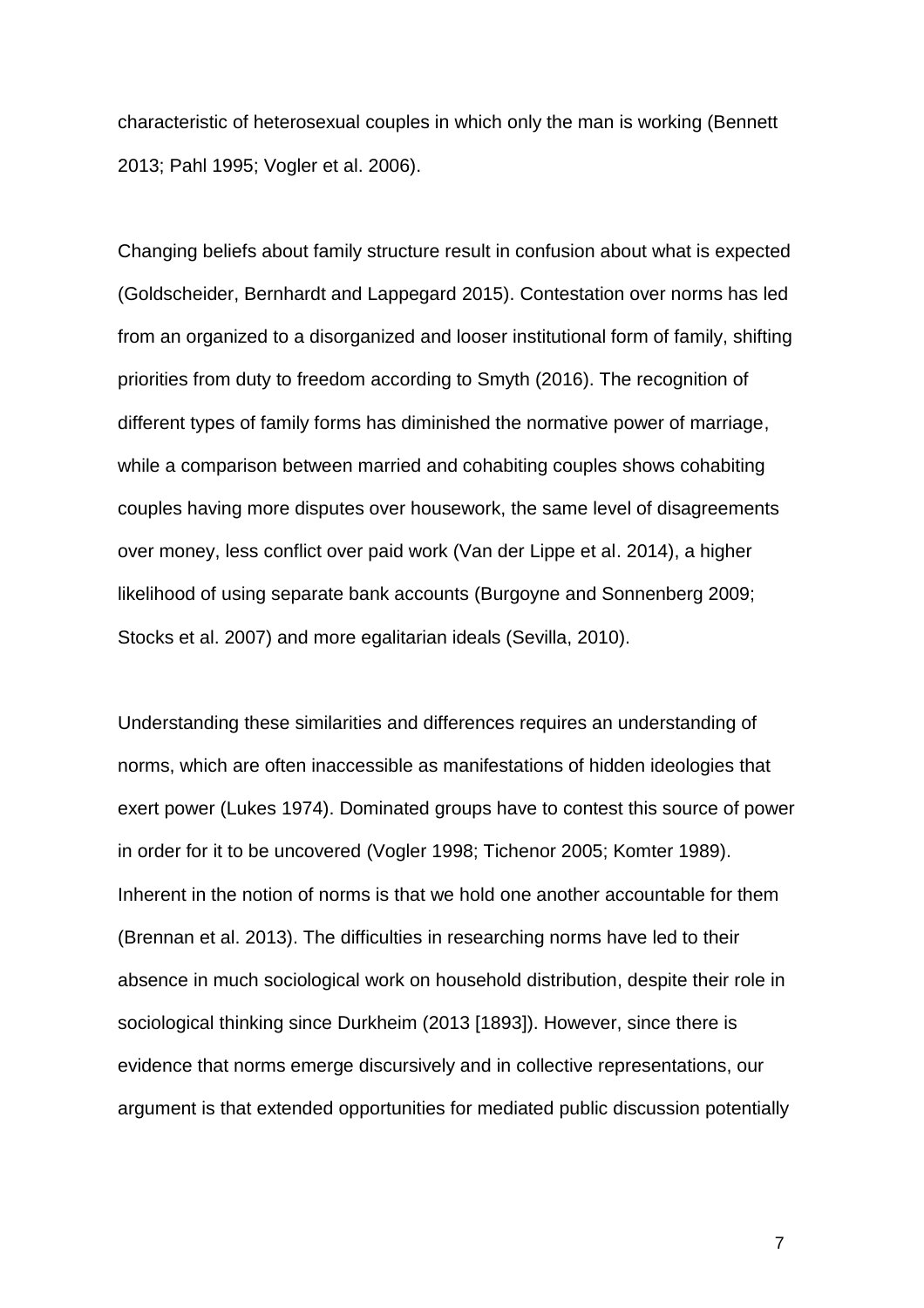allows for greater contestation of norms, and scope for researchers to observe that process.

#### *Online communication*

In the context of deinstitutionalization and fragmentation of family forms, internet data thus provides a resource to examine how norms around household allocation are developing. Discussion and advice sites are useful because there is a longstanding link between advice giving and norm formation. Early research on advice pages in magazines highlighted their function as sources of authority and expertise (Beetham 1996), and their power to shape identities and worldviews of readers (Ehrenreich and English 1978). Readers of advice columns described themselves as seeking information, but also expressed a need to understand whether their feelings and experiences were 'normal' (Currie 2001: 264-66). The structuring of advice by the media and 'authoritative' editors meant that the information given was often implicitly or explicitly normative. However, Philips (2008: 102) suggests that mediated advice – particularly when it involves multiple contributors – can also challenge norms, recasting 'discursive boundaries' and bringing 'forbidden discourses' into the realm of the normal and the sayable (2008).

The transformation of apparently private matters into matters of public or political debate through internet discussion boards ties in with the feminist concern to share and politicize private matters. Indeed there are some interesting parallels between online forums and earlier consciousness-raising groups conducted under the banner of women's liberation. These too sought to shed light on micro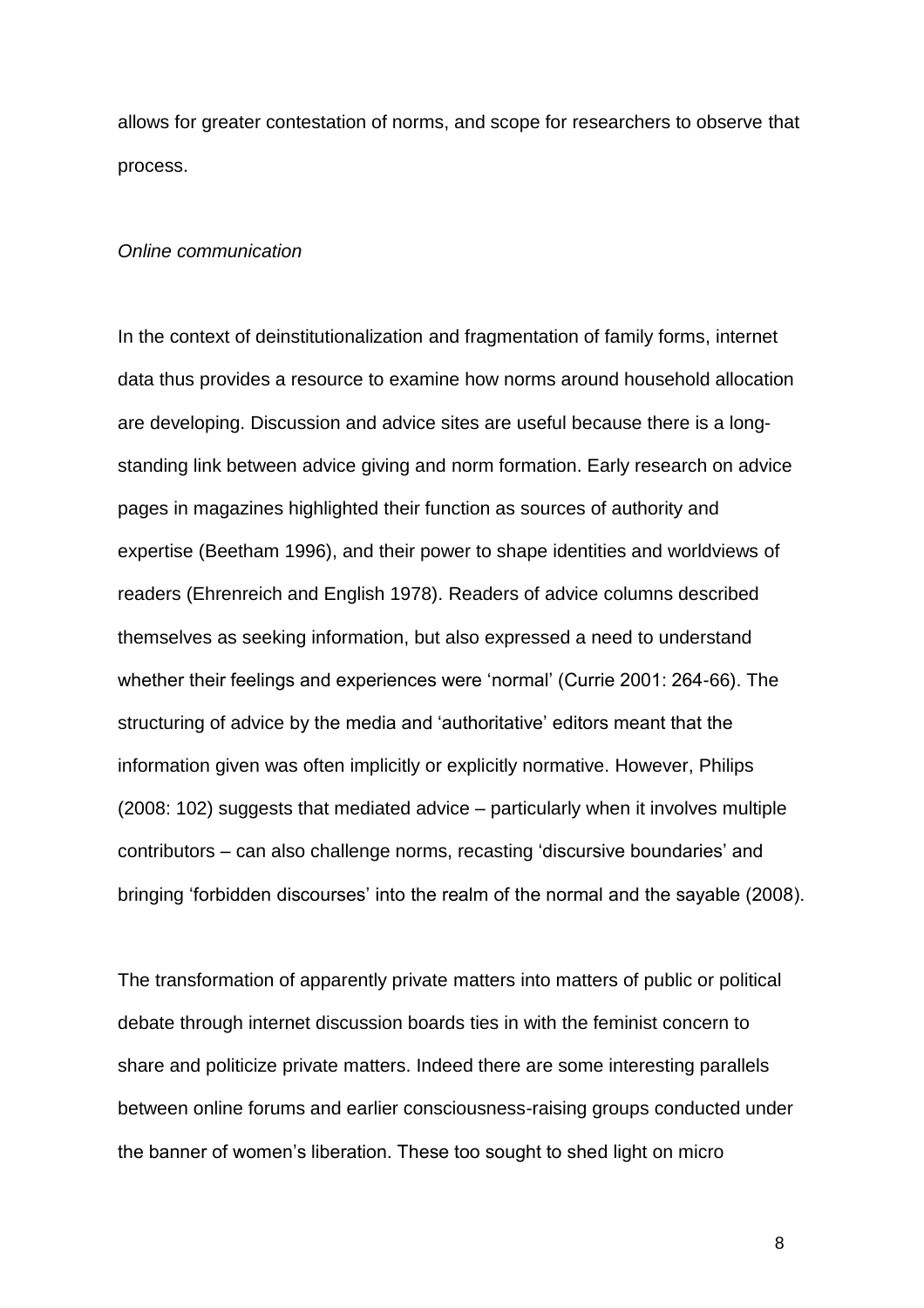practices and challenge norms governing heterosexual arrangements. However, there are important differences between face-to-face interactions and communication on Mumsnet. The rise of mediated communication does not only entail a quantitative expansion of interlocutors, but can introduce entirely new categories of interaction and social relationship. Magazines and television programmes, for example, created what Thompson (1995) calls 'mediated quasiinteractions', which were mostly monologic in character and based on space-time distanciation. Sites like Mumsnet are distinctive because they combine these mediated quasi-interactions with the opportunity for dialogic interaction with unknown others in the same space. The site also allows users to follow ongoing discussions between other people without being observed. In these respects, Mumsnet affords quite different communicative possibilities than both the face-toface interactions of daily life, and more established forms of mediated communication.

Gambles' (2010) study of Mumsnet confirms the continuity between online discussions and earlier feminist attempts to politicize aspects of daily life. But she also points out that the categories of public, private, personal and political are being recombined in complex ways, with both 'personal publics' and 'political publics' being produced. While 'political publics' refer to the traffic that can occur between online discussion forums and the sphere of formal politics, 'personal publics' refer to the way that such forums facilitate public participation and sharing around apparently 'personal' issues. This, we suggest, is how such concerns come to be elaborated in normative terms through collective deliberative work.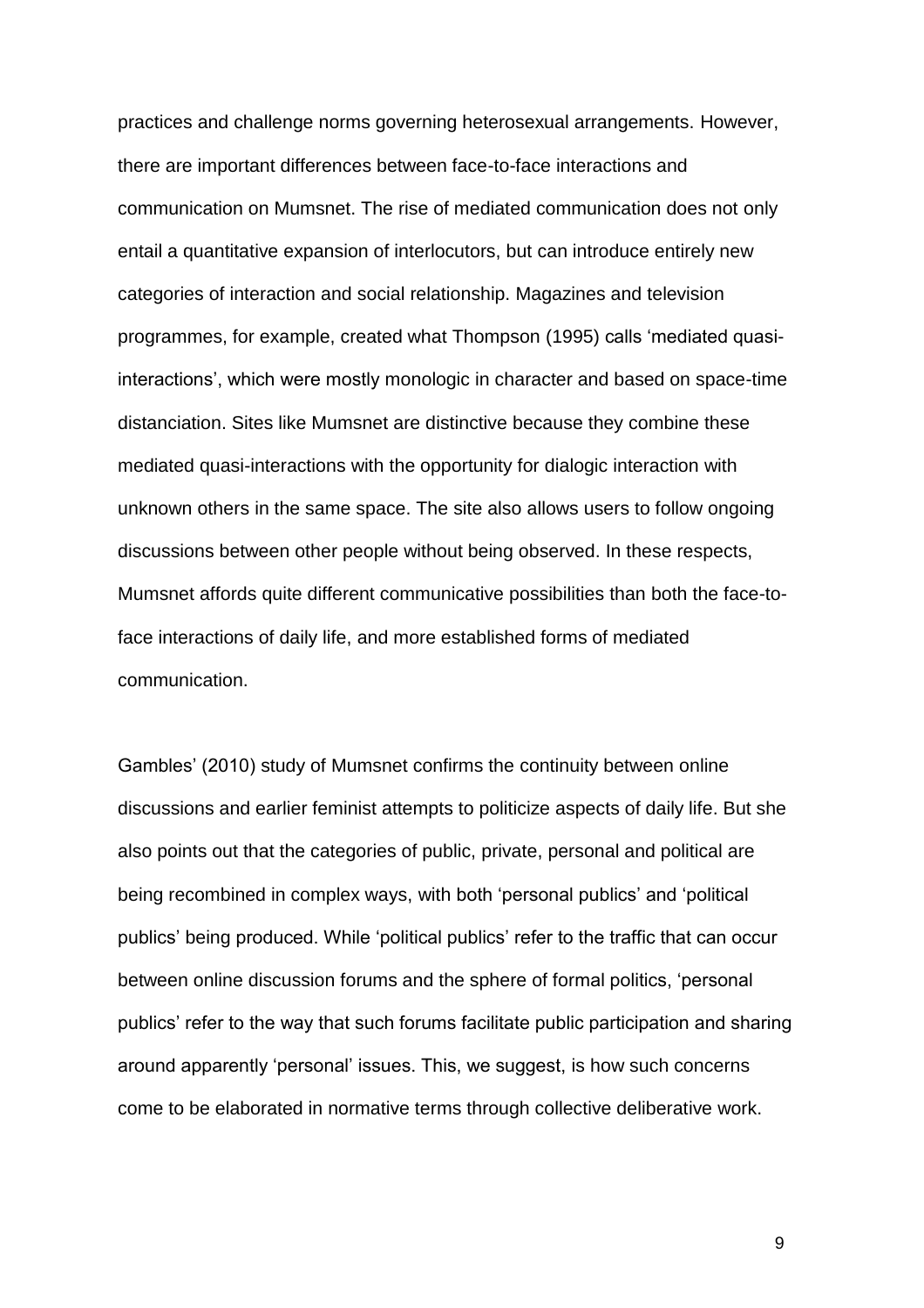#### **Methodology**

#### *Rationale*

Internet data is believed to offer 'unrivalled access to the minutiae of everyday life' and to make otherwise ephemeral or inaccessible aspects of it more amenable to research (Hine 2011: 1). Data from online discussions about money and relationships therefore offers a way of exploring previously inaccessible concerns that animate within-household processes of negotiation. Furthermore, we hypothesized that internet data might provide different *kinds* of insights than data produced by responses to questionnaires, interviews and focus groups, because of the difference between talking anonymously to other users and talking to researchers in an interview situation, or in front of strangers in a focus group (see Sonnenberg 2008). Hine (2011: 2) argues that the 'cloak of anonymity' in online contexts 'can lead people to a frankness they rarely show in face-to-face encounters', and that internet data may facilitate researching 'sensitive' areas.

At an aggregate level two sets of data provide information about the Mumsnet community: its own 'census' (2009) indicated users were 98% female and 95% visited the site 'primarily as a Mum' and 84% described themselves as 'white British'. Most users (95%) lived in the UK, and the regional distribution of users was consistent with national data. Politically, those who expressed an affiliation (66%) were split evenly between Labour, Liberal Democrat and Conservative parties. It is hard to compare Mumsnet's own figure of 34% of users with a university degree to the national picture: 40% of 25-34 year olds and 30% of those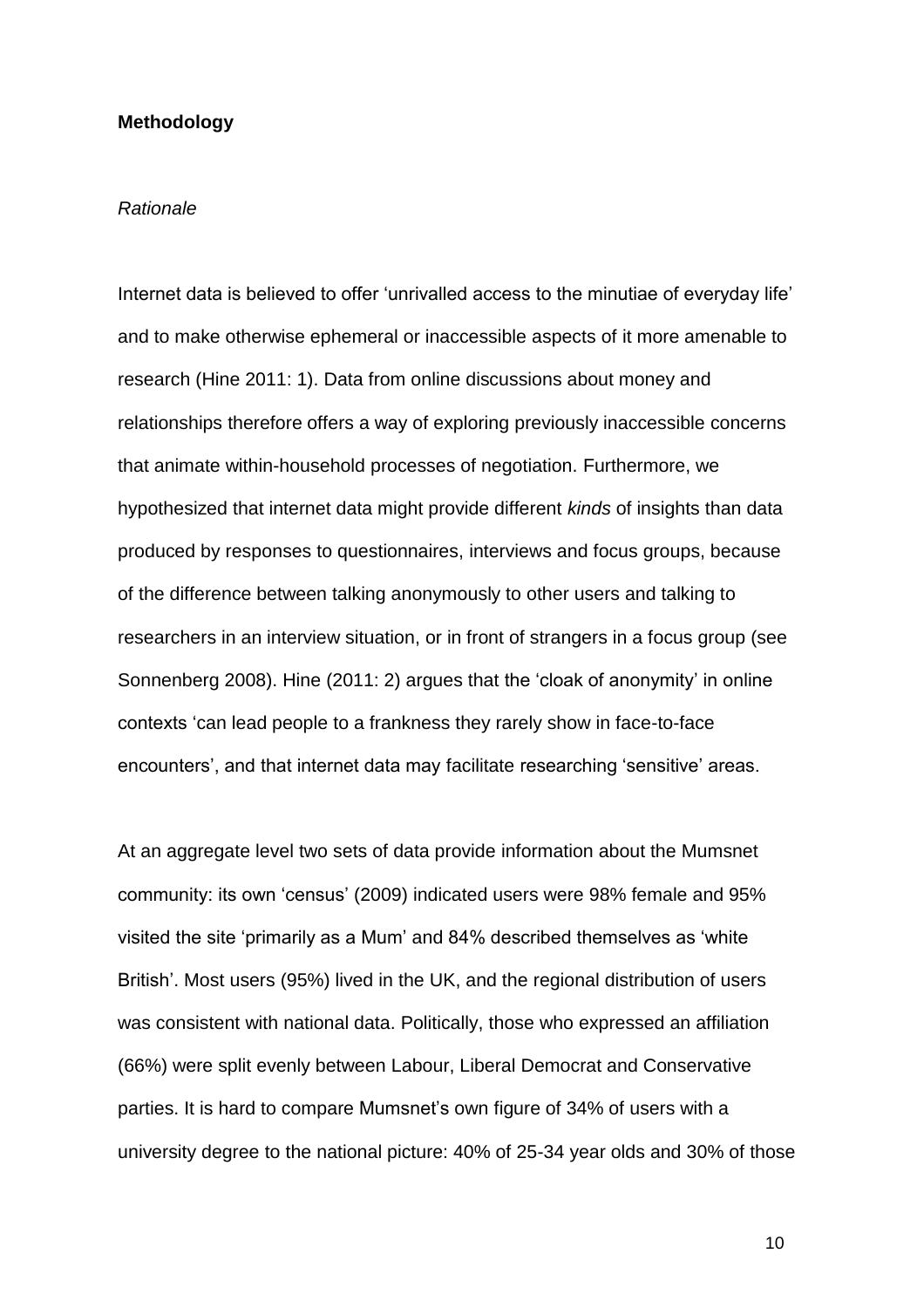in the age group 16-64 reported degree level qualifications in England and Wales in the 2011 census (ONS 2014).

The demographic characteristics of *specific* contributors cannot be known unless they themselves choose to divulge them. Our research aimed to establish whether women discussed household resource allocation outside of the home, and to map some of the ways in which norms about allocation were voiced or contested in conversation with other women. We were not seeking to test hypotheses, to analyze the objective situations of individual contributors, or to correlate individual beliefs with demographic and social class characteristics. Indeed the data preclude this type of analysis. It is possible that our analysis of types of communication pertains to mothers of particular socio-economic backgrounds, although we do not have any prior reason for believing this. In fact there is considerable overlap between parenting websites with different average user profiles: 52% of Mumsnet users said they also visited the website Netmums (a competitor), at intervals ranging from 'every now and then' to 'every week or more often'.

#### *Data collection and analysis*

Our approach to data collection was modelled on Hine's (2014) use of Mumsnet. We used the 'advanced search' facility to identify discussions relevant to the theme of money and relationships, and focused on threads where these issues were the main topic. We limited our search to a four-month period in 2015, yielding 36 research threads. The minimum number of contributions per thread was 13,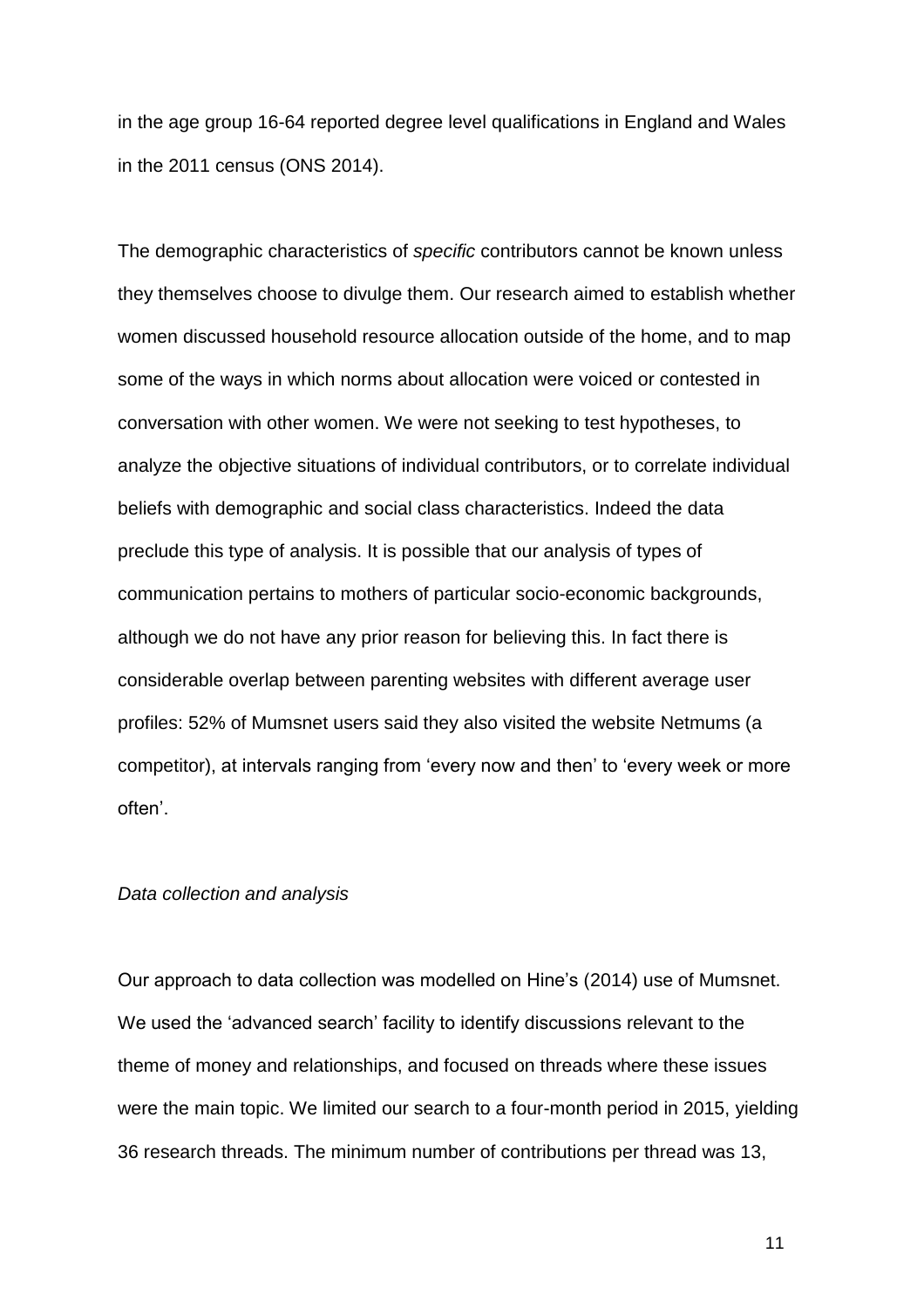and the maximum was 681, although some discussions continued beyond our collection period. Consistent with Pedersen and Smithson's (2013) work, users often posted questions using the acronym AIBU ('am I being unreasonable?'), and the 'relationships' thread was very popular. This confirmed our hypothesis that the discussion of social norms was a common rather than marginal activity on Mumsnet and thus a suitable venue for investigating this topic.

Discussion threads were coded using NVivo in a thematic analysis (Braun and Clark 2006). We started by coding the threads separately, then subsequently discussed and refined these together to clarify definitions and improve inter-coder reliability. A further round of separate coding was followed by checking each other's work again. After the initial coding, we classified themes in two high-level categories. The first covered substantive topics relating to how posters reported that they divided or allocated their money in either subjective or objective terms. Examples of these themes developed from the initial coding included 'divorce', 'children', 'cocklodgers' and 'feelings about money'. The second group of themes covered modes of interacting on the site, for example 'type of question – advice', or 'type of answer – information', 'practical advice', 'opinion', or 'type of answer – norm' which related to answers about what individuals 'should' do. Subsequently we made links between the two main groups of themes, analyzing how users communicate to contest and clarify norms about resource allocation practices in couples, and how far communication itself was understood as central.

### *Use of data*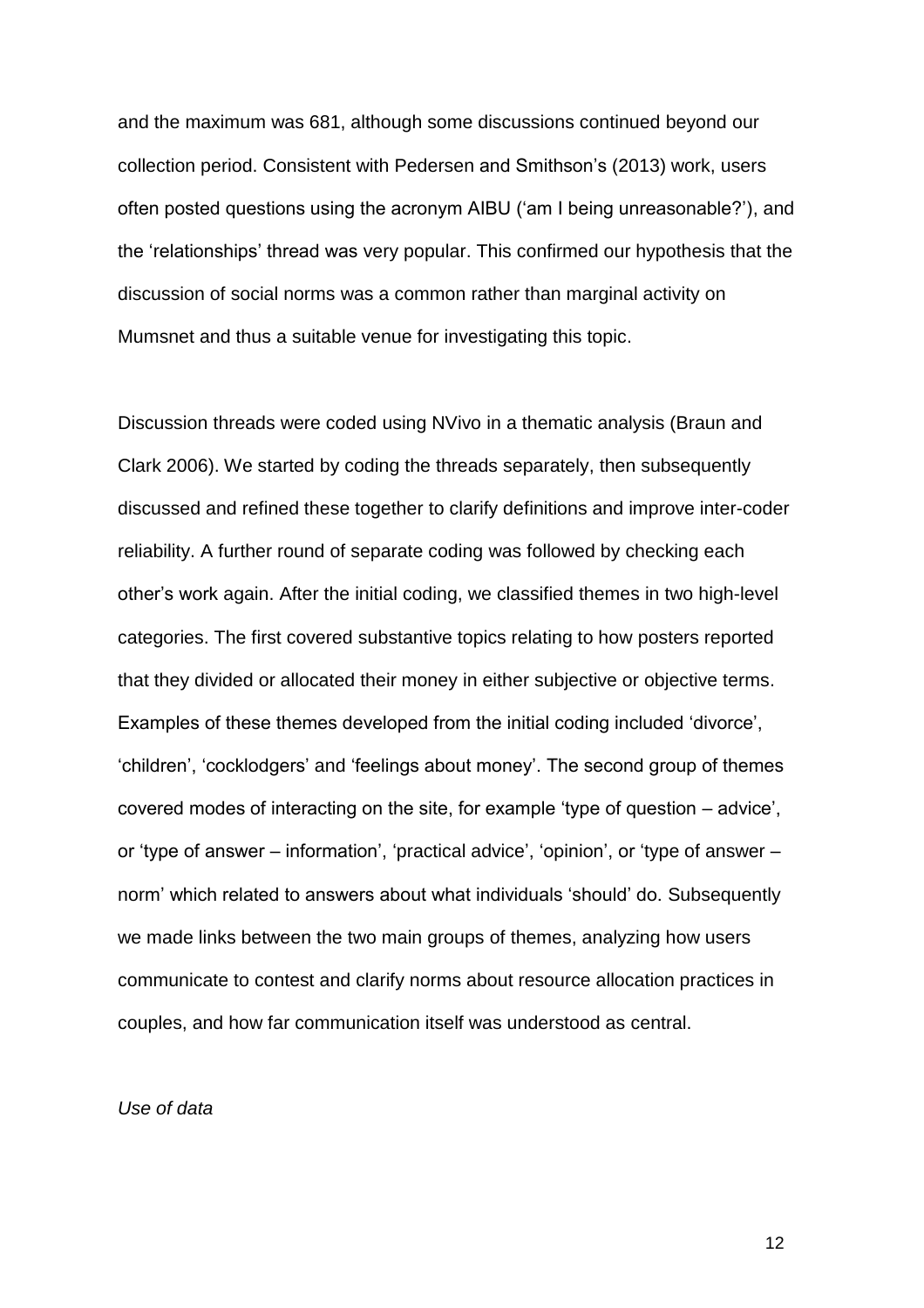Our use of this data is shaped by two findings from recent internet-based studies. The first is that Mumsnet, like many forums, is open and does not require a password to view posts. Data is in the public domain and its use does not necessarily require consent from individuals (Seale et al. 2010) – consent that would in any case be difficult to acquire (Pedersen and Smithson 2013). The second assumption, however, is that even in situations where users are anonymous and/or employ pseudonyms, it is still possible to cause harm and distress (Berry 2004). In assessing the potential for harm, it has been suggested that researchers consider: the relative vulnerability of the population being studied; the degree to which the material has already been publicly viewed; the sensitivity of the topic; and the intended audience (Whiting and Pritchard 2017). Given what is known about Mumsnet users, we did not consider them to be an especially vulnerable population. Similarly, posts would already have been widely viewed (Mumsnet receives 12 million unique visitors per month<sup>2</sup>). The intended audience is multiple, since it must always, by definition, include 'anyone looking at Mumsnet', as well as the specific contributors with whom a given poster interacts. We took the topic of 'money and relationships' to be of medium sensitivity: certainly less sensitive than discussions of medical or sexual matters. For this reason, we decided that while it was acceptable to include some quotations from users, we would only use short quotes and would check that it would not be possible to identify them through search (Hine 2014). Furthermore, Mumsnet's design provides an additional layer of privacy compared to other sites, since users' pseudonyms can easily be changed. On more than one occasion users reported that they were changing username for the sake of a particular thread or discussion, but would change it back once that exchange was over.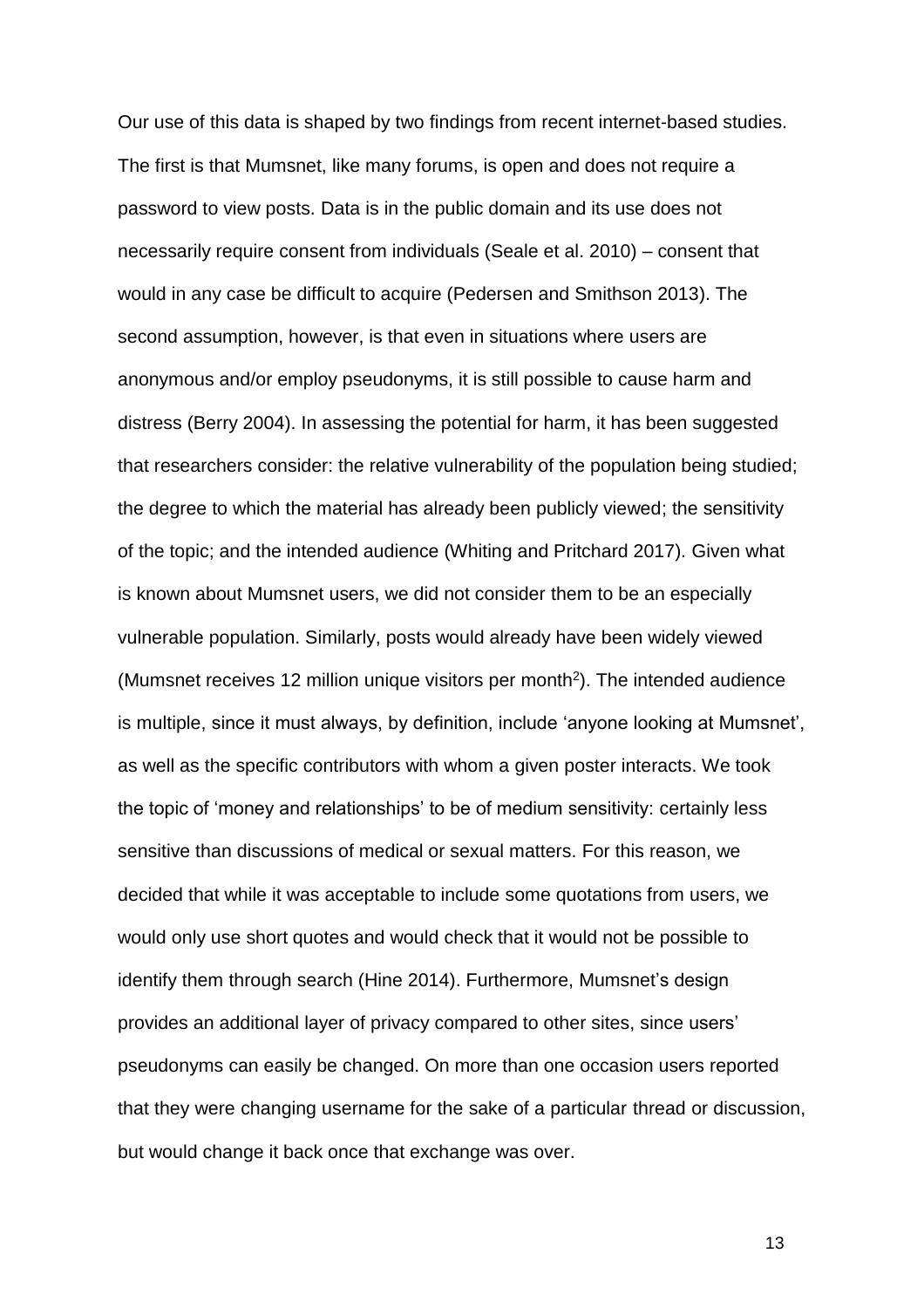It should be acknowledged that online data limits researchers' ability to influence conversations and to assess how discussion relates to outcomes. Researchers' inability to shape the data can be an advantage, since it may allow 'native' categories to emerge and for researchers to see the associations people make between themes when no interviewer is present to keep them 'on topic'. But it also means researchers cannot ask for explanations or justifications that might shed important light on key themes. It is also worth noting that asking respondents for such information can leave a large 'footprint' (Bennett 2013). Something of a trade-off is therefore involved in selecting one method or another and depends on the perspective sought. Listening only to one partner's account of their relationships (as we do here), for example, provides fuller access to details of that individual's experience and feelings. On the other hand, some authors (e.g. Kirchler 1995) have sought to overcome or understand discrepancies of accounts within couples by using diary methods, while others have interviewed members of a couple separately. Here, however, we were less interested in establishing the veracity of women's accounts than the ways in which they used the site to clarify norms and develop communicative skills.

The question of the relationship between online discussion and outcomes is complex: the method cannot systematically capture outcomes unless it only records exchanges where these are included. There is certainly evidence in our data of users describing actions they have taken as a result of discussions online: for example, in one thread where a woman has discovered that her husband-to-be has considerable debt, and is worried about its implications, she takes advice from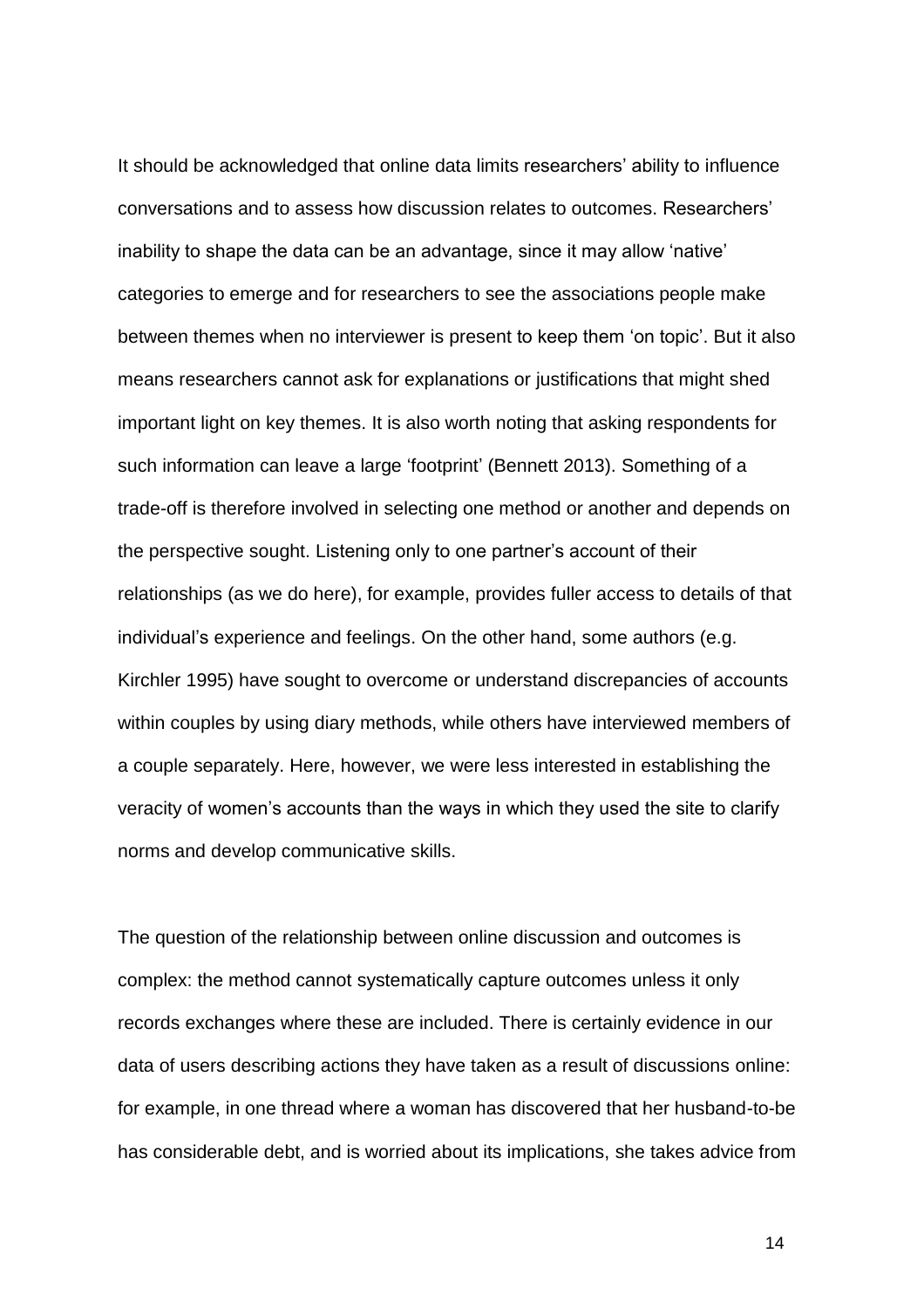other posters and says 'I am going to sit down with him tonight and request the [bank] statements off him'. The next day she returns and tells others, 'I've seen what it's been spent on and luckily it's not a gambling addiction...'. Other users then ask further questions, based on intentions she has previously announced (e.g. 'did you go with him [to the Citizen's Advice]?'). If researchers wished to investigate only cases where evidence is available about the relationship between discussion and outcomes, it would be possible to do so since the site 'timestamps' each post and thus facilitates the tracking of utterances and reported actions over time. This was not our own aim, but it remains feasible in principle. What this data cannot do, however, is tell researchers about the *relative* influence of these discussions versus other factors.

In our view, the primary value of Mumsnet data lies in its role as a repository of debates and discussions about women's normative and practical concerns, and in what it tells us about the resources that (in this case primarily female) partners bring to their discussions about household distribution and how they acquire these resources. These resources, as we shall see, are sometimes informational (they know about their rights and entitlements), sometimes communicative (they have a sense of how to talk about these issues), and sometimes normative (they have a sense of 'how it should be').

# **Findings and analysis**

We present our findings in three sections. Firstly, we report how users assess questions about the fairness of particular economic arrangements in couples, and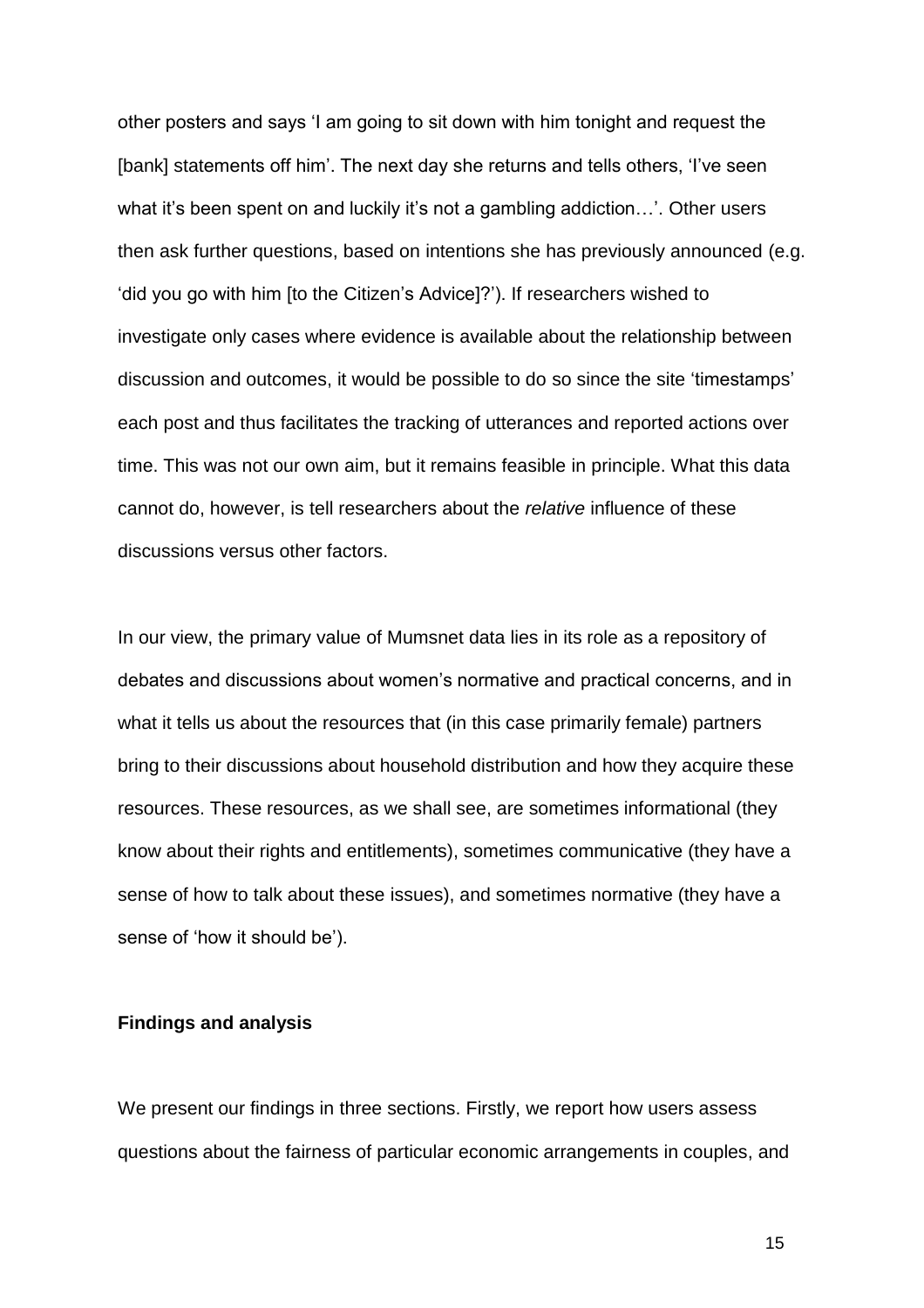show that they typically do so by distinguishing relationships according to their length and status. We also show how users encourage one another to 'take responsibility' for ensuring fairer outcomes, in line with Brennan et al's (2013) definition of social norms. Secondly, we look at the use of particular discursive strategies to 'name and shame' bad behaviour, and suggest that such practices provide new ways for users to understand their experiences. Finally, we assess the overall importance of communication to site users and the emphasis they place on its capacity to alter outcomes.

# *Clarifying norms through communication: relationship context and taking responsibility*

Discussions are frequently concerned with fairness and equality within partnerships, and the financial contributions men and women should make. Such discussions show two clear normative assumptions. The first is that the fairness or otherwise of a particular outcome depends on the length and type of relationship – there is a difference, for example, in assessments of what is fair or appropriate within the dating context versus marriage, and depending on whether or not a couple have children.

In one discussion thread ('Is he tight or am I just a princess?'), a woman reports that her boyfriend of two years insists on splitting costs down to the last two or three pounds, and comments on the extra money spent on groceries when she visits him. Yet he is generous with other people, and has recently spent a lot of money on a boat. The OP ('original poster') says she does not want to seem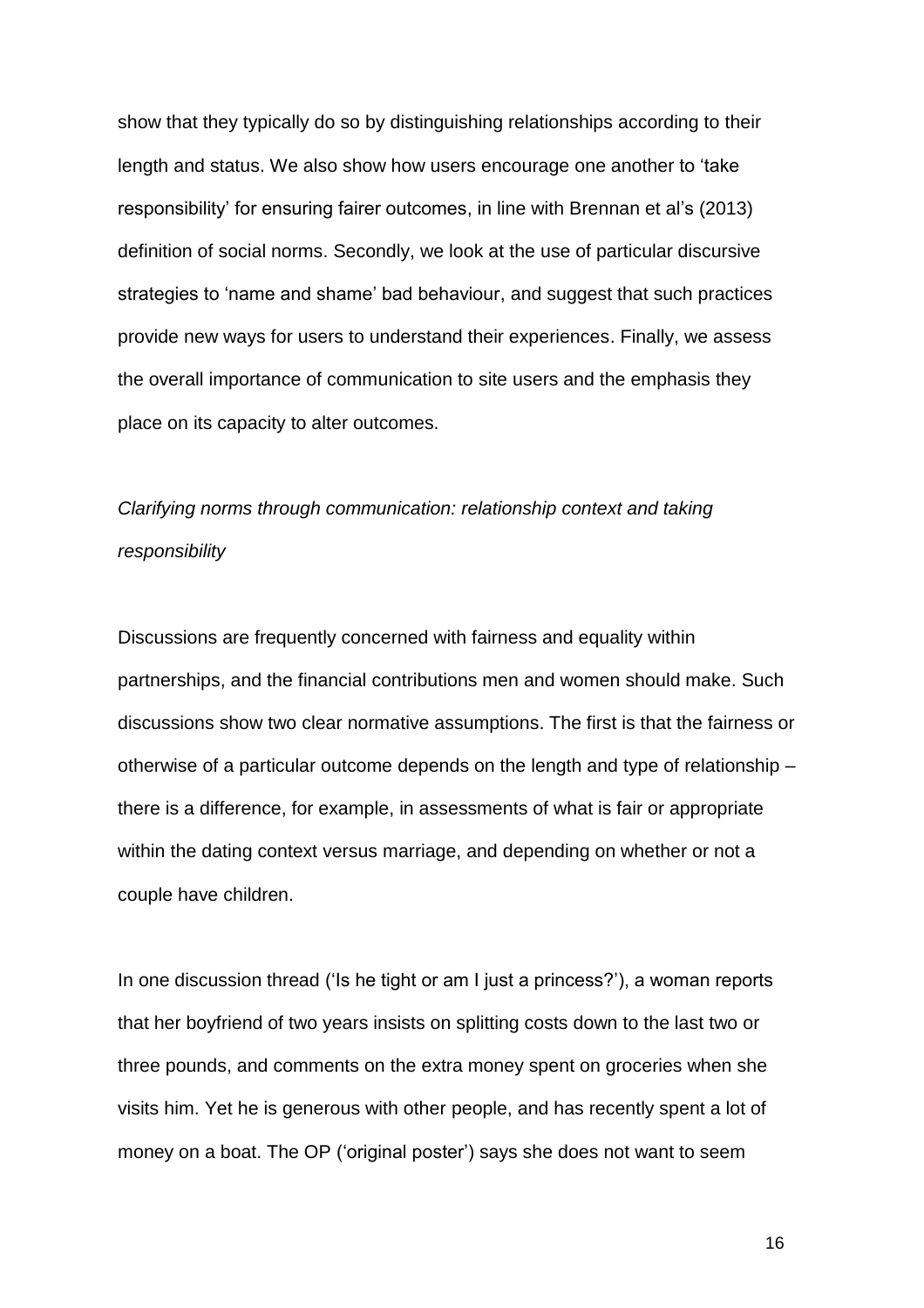'mercenary' or a 'gold digger', but cannot get past the fact that he seems to count every penny when it comes to their relationship. This post generates a high number of responses (681), suggesting that this question resonates for contributors. While there is widespread agreement that his behaviour is unappealing, many commenters observe that there is a difference between dating and living together, and that his conduct simply provides information for the OP about their longer-term compatibility. Some describe his behaviour as a 'turn-off'. Others suggest it is 'dysfunctional' and that he may have 'issues'. Some propose that the OP should talk to him about it, and ask him why he has anxieties about money in the context of intimate relationships, while others point out his behaviour could have implications for the longer term ('what happens when you're on maternity pay?). Many commenters suggest that they are simply ill matched ('you are fundamentally different') or that his behaviour should not trouble the OP because they are 'not a household, so you should pay your own way', implying the rules for distribution differ from those of individuals in a less formal relationship.

These comments bear out the diversity of family forms, which may, as Smyth (2016) argues, reflect a new norm that individuals should be free to organize family as they wish. Variation in monetary strategies reflects the plurality of relationship types (Ashby and Burgoyne 2008). The discussions highlight the longitudinal evolution of relationships through different institutionalized forms such as dating, cohabitation and marriage. The sociological literature has tended to ignore what takes place in couples who are neither cohabiting nor married, yet discussions such as the one above suggest that in longer-term relationships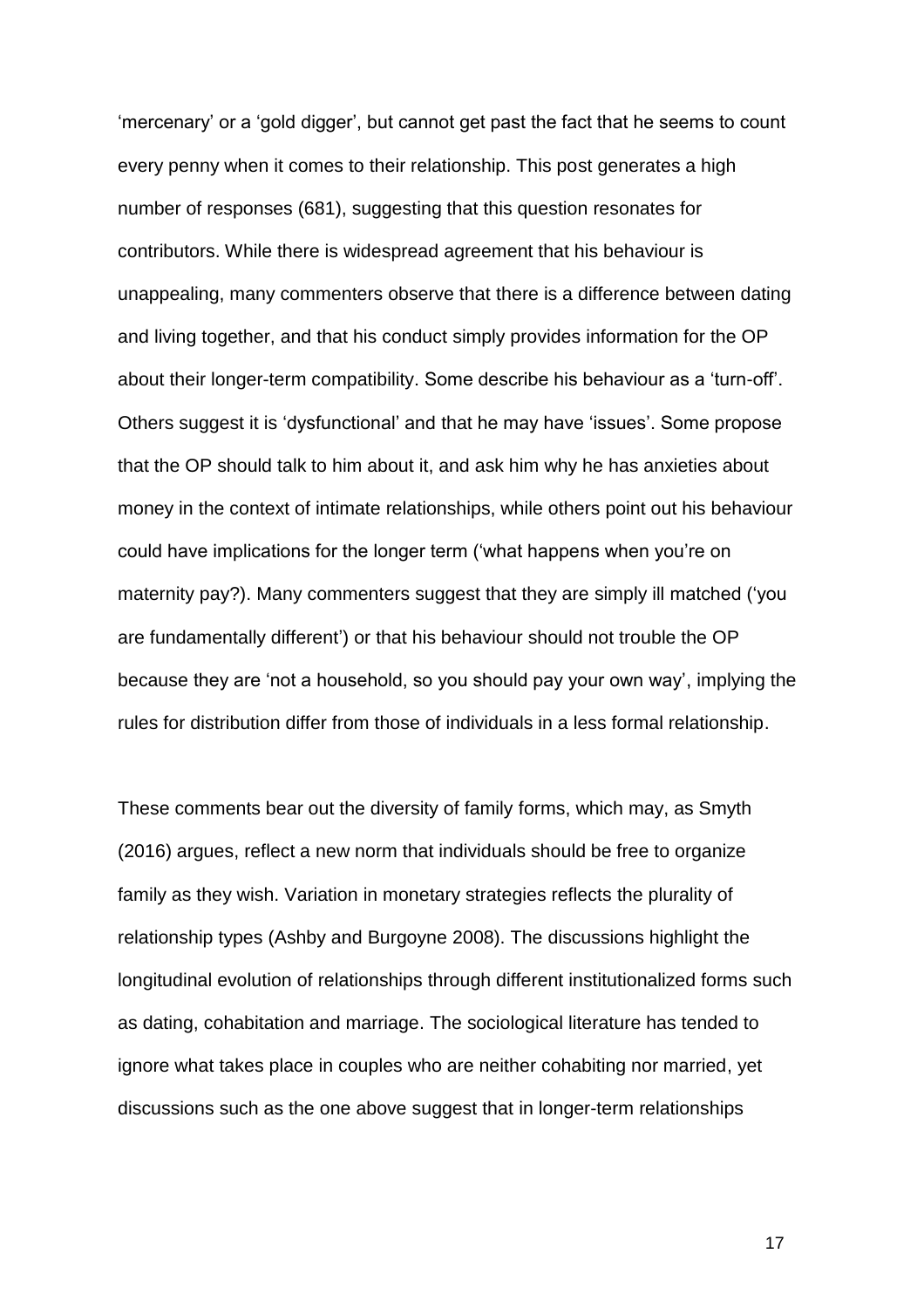norms around sharing may be formed early on, not only in discussion with partners, but also, as here, in discussion with other women.

This discussion may be compared with another thread, 'Is he tight or am I expecting too much?', in which a woman in the later stages of maternity leave reports that since her maternity pay has come to an end, she is dependent on her partner's earnings. This change to the couple's financial arrangements is borne out by the well-documented reversion to the male breadwinner arrangement if couples have children (Kanji and Schober 2014). They have separate bank accounts and she receives an 'allowance' for groceries, travel and 'the odd new toy or outfit' for her child. Her status has changed dramatically: in Zelizer's typology money from her partner has positioned her in a gift relationship, commensurate with subordination. Her care work is undervalued and therefore 'gifts' are not categorized as compensation. In her new situation her partner still spends money on himself and his hobbies (akin to men's own money: Ashraf 2009, Burgoyne 1990), and occasionally takes her out to dinner. She reports feeling 'very controlled' and 'inferior', but is unsure whether she should expect access to his money while on leave. Situations such as these reveal the inequalities that can be hidden in unitary models, which assume that the household acts as one.

There are fewer comments in this thread (79), but widespread sympathy. A typical comment is 'I don't think this is fair at all'; some suggest she should 'invoice' him, or 'charge him an hourly rate' for childcare and domestic work. Responders do not absolve her of responsibility, however; many suggest that she should have addressed this issue before becoming pregnant: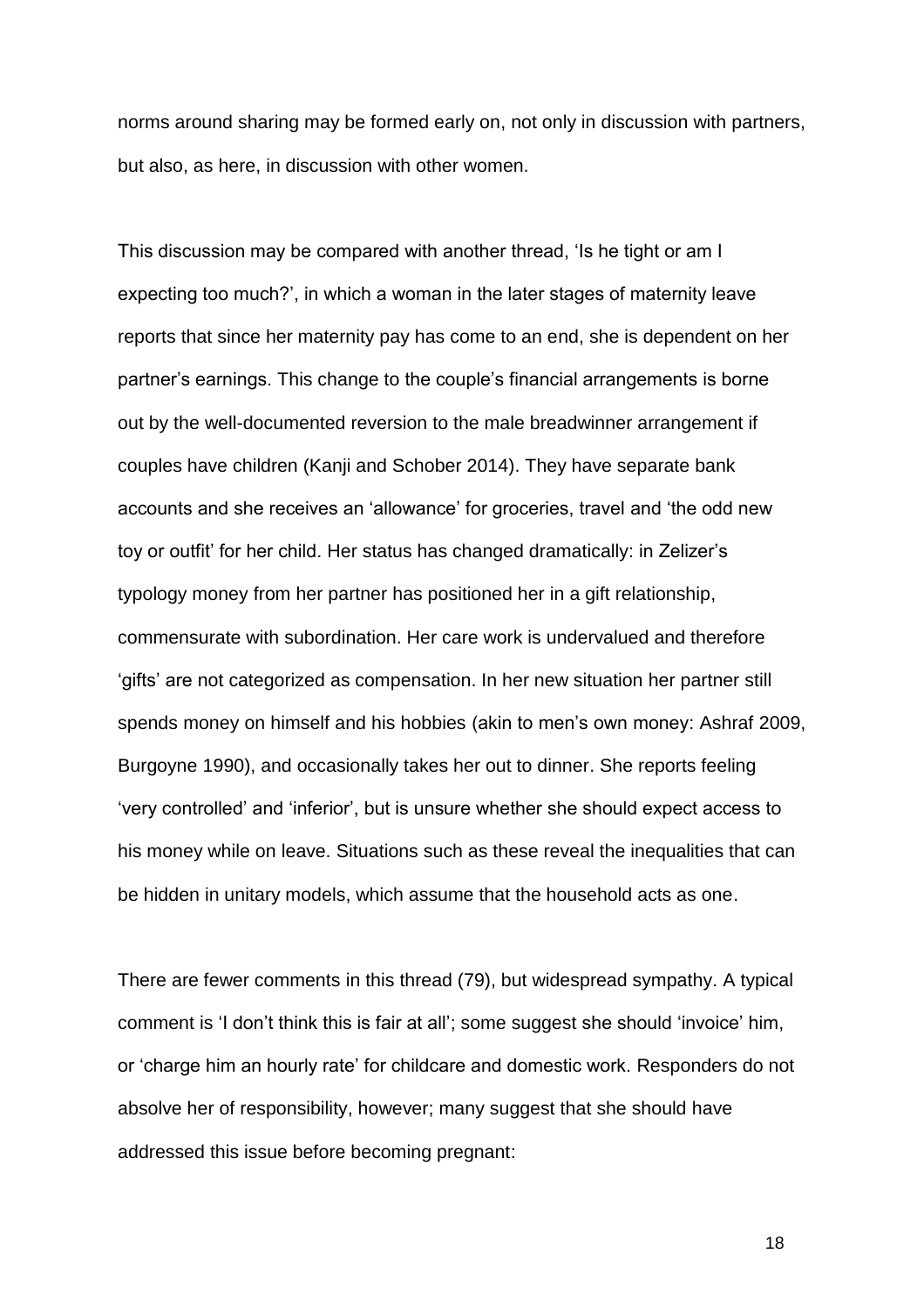As you have a child you MUST sit down and discuss finances. Ideally it should be done before getting pregnant.

I presume you realize that having a dp [darling partner] not dh [darling husband] and a child leaves you in very vulnerable position? ... This should have been discussed before having a baby.

I find it pretty inconceivable (yes, pun intended) that grown women can have sex with a man, live with him, have a child with him yet not have a basic discussion about how to manage joint finances.

Some commenters point out that such issues arise all the time and that they find it 'depressing' that the 'same old issues keep re-occurring'. There is, in other words, a sense that questions relating to women's economic vulnerability when they become mothers are so ubiquitous that some of the answers (marriage, joint accounts, planning about expectations) ought to be 'obvious'. The commenters provide practical advice about how she can revisit the arrangements with her partner – foregrounding communication as the key to altering outcomes – but the normative sense conveyed to other readers is that women should be capable of anticipating such issues and acting on their own behalf.

These discussions help illuminate what Pearce and Connell (2016) describe as the dynamic nature of norms: on the one hand, the 'same old issues' arise, and yet the comments and discussion ('charge him an hourly rate', 'invoice him') suggest a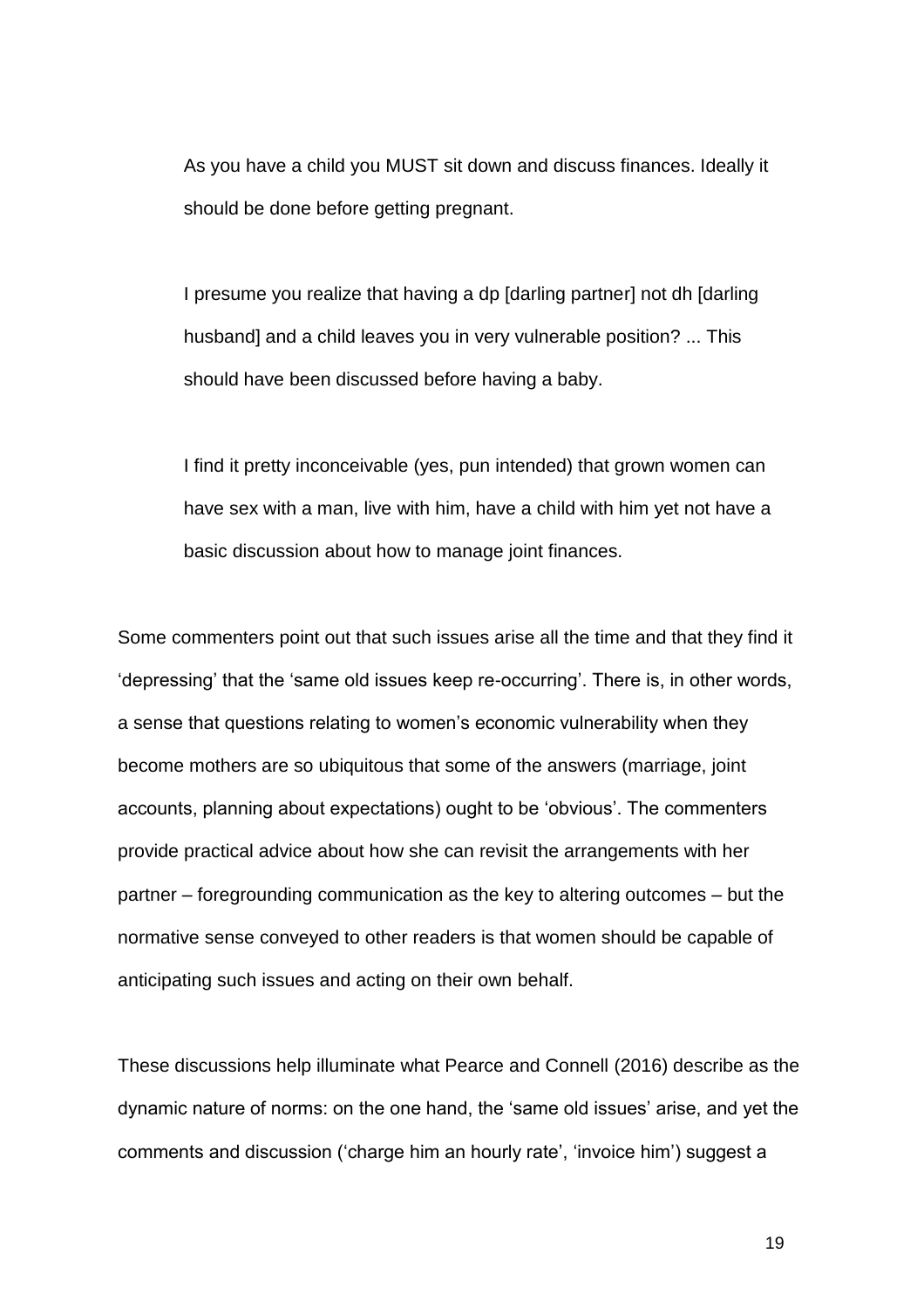belief that women should refuse to tolerate these situations, in part by making visible their contributions. This discussion is also one in which women hold one another accountable and make themselves accountable to others, the type of interaction Smyth (2016) highlights as integral to norm formation.

#### *Clarifying norms through communication: naming unacceptable behaviour*

While women are often held accountable for their decisions, commenters are also unafraid to 'name and shame' what they see as bad behaviour by male partners. These naming strategies are another way in which communication is used to contest and clarify norms. One example comes from a woman who has been married for 20 years and asks 'Is my husband controlling me?'. She reports a happy marriage, but says that her husband controls the finances and 'holds the purse at all times', although they both work and have salaries. She does not see the bills and does not have access to their online bank accounts. In addition, she reports that he is 'quite controlling' about when she sees her mother, and that he 'doesn't like me going out with friends'. She wonders whether she is being 'selfish' in wanting money for herself and her sons, but is frustrated at having to save money from the grocery allowance 'in secret'.

Responses frame her situation as a case of financial and emotional abuse, and justify this by providing links to external resources such as Women's Aid (a domestic abuse charity). Some commenters share their own initial difficulties in accepting that abuse might not entail physical violence. Others point out that, without access to bank statements, the OP actually has no idea about their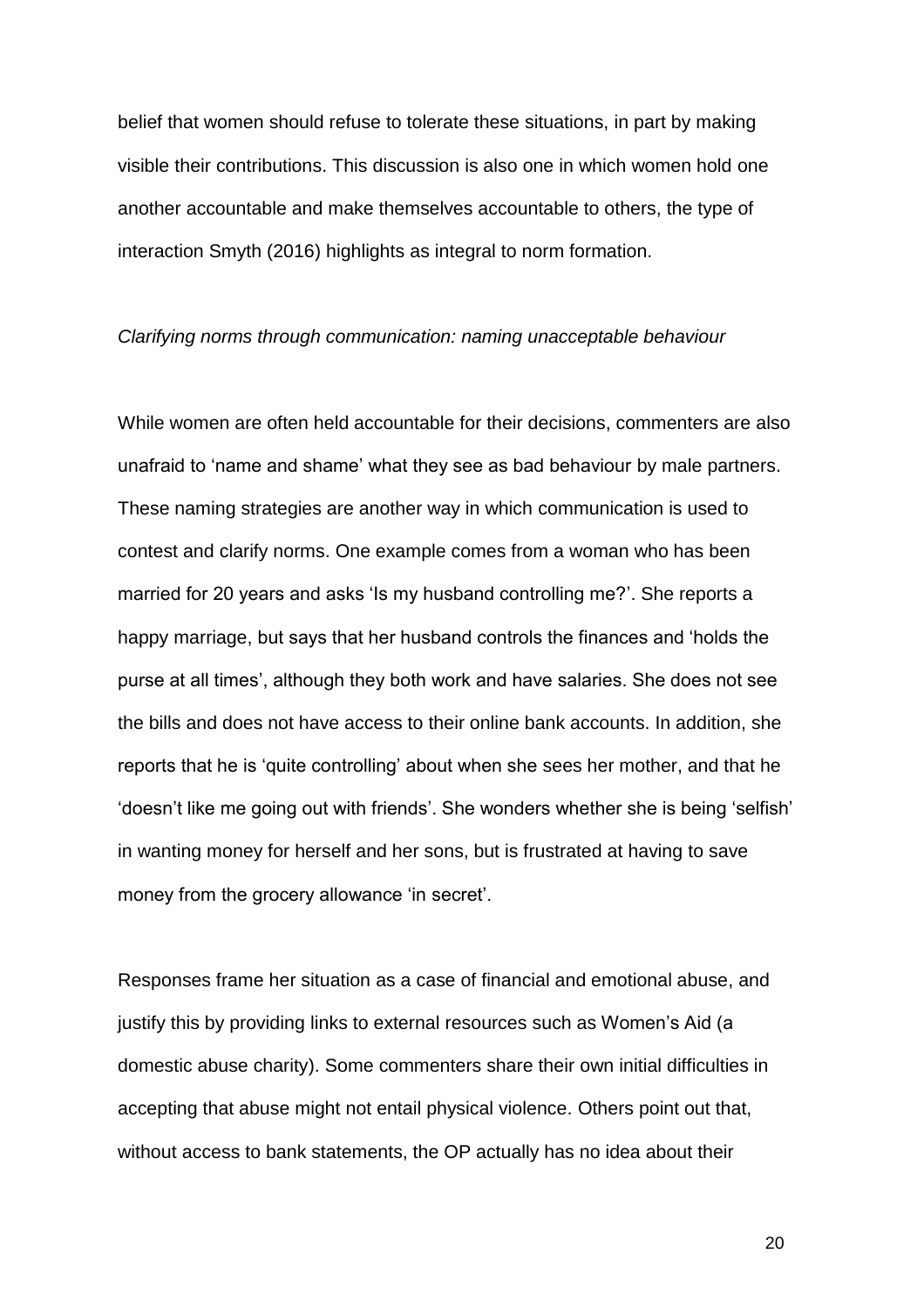financial situation, and some ask whether her husband may be hiding debts. Her situation seems to reflect the lack of financial control often identified in cases of domestic abuse (Pahl, 1989); in some cases women report that partners have taken out loans in their name without their knowledge (Citizen's Advice 2014), commensurate with their exclusion from information about joint finances. Compared to the previous example, there is less of a sense that this is something that the OP 'ought to know already'; nonetheless, there is acknowledgement that it will be hard to change her husband's position, and that 'it's important to recognise that she has been complicit in this arrangement *without framing it as abuse* for twenty years' (emphasis added). And yet most of the contributors encourage her to do precisely this: to reframe her experience (as 'abuse'), and to redraw the line between what is normatively acceptable and unacceptable.

Another example of the naming of bad behaviour, and its framing as normatively unacceptable, can be seen in the use of new terminologies. Two frequently used terms on the site are 'cocklodger' and 'manchild', both of which describe male partners who do not contribute their fair share – either of money or work in the home – and are seen as taking advantage of their female partners. The term 'cocklodger' interests us because it identifies a type of household arrangement that is not considered in the academic literature, and yet is a frequent point of reference on Mumsnet. These findings show that far from trying to bolster men's potentially threatened sense of masculinity as in Brines (1994) and Bittman et al. (2003), women on Mumsnet expect a fair exchange of paid and unpaid work and exhort each other to voice this expectation or exit the relationship. In one thread a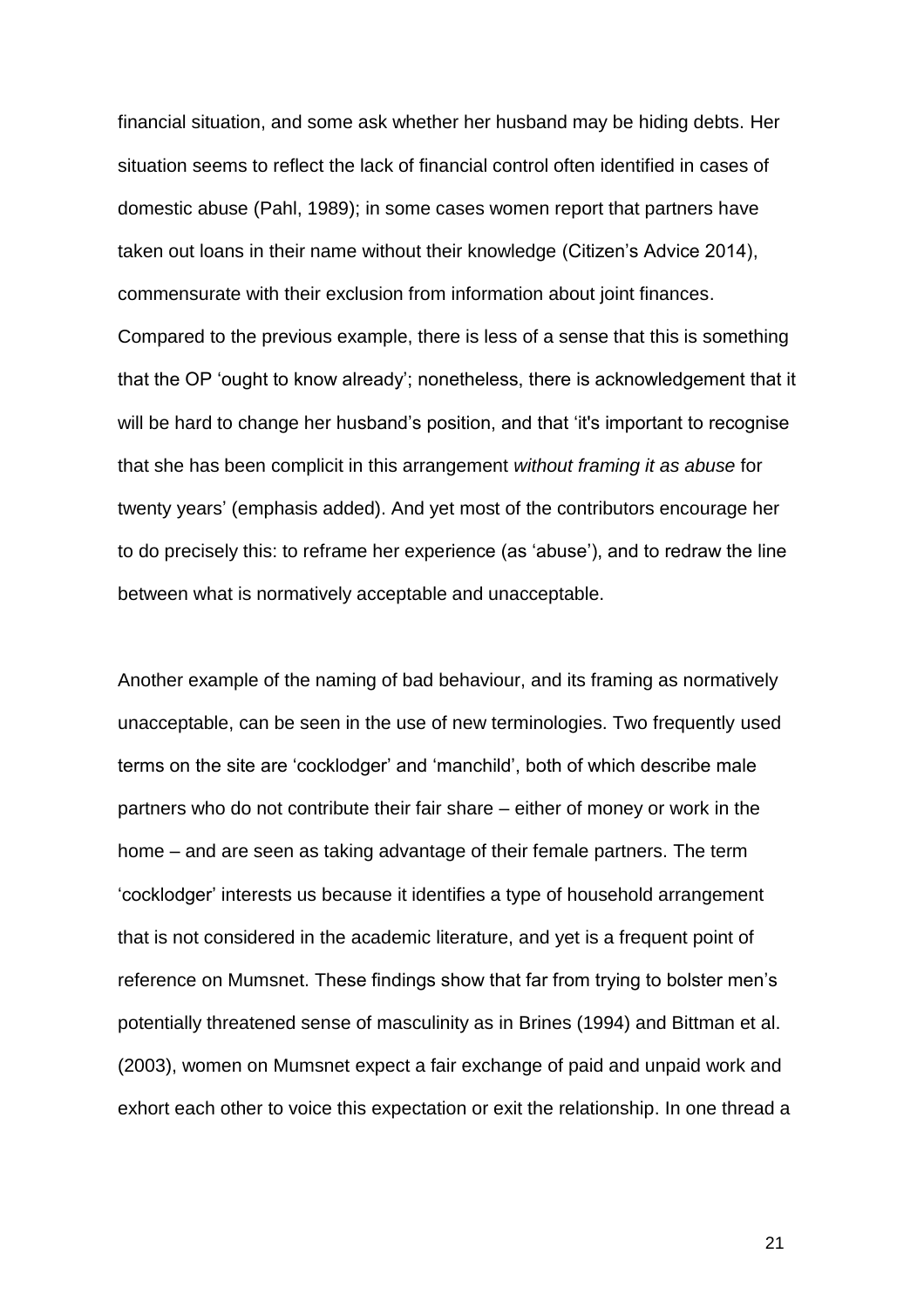poster describes her partner's debts and reluctance to pay his share of the bills. One respondent says:

> The man is a classic cocklodger: he thinks he is entitled to spend his money on himself and be supported by you. Chuck him out and apply for … tax credits.

This respondent interprets the man's actions as demonstrating his sense of entitlement to 'his own money' (Burgoyne 1990), but argues that spending his money on himself does not go with being supported by his female partner. The implication is that his contribution is insufficient and the answer is for him to leave. There is no suggestion that women should bolster his sense of masculinity (Buzzannell and Turner 2003).

In another discussion, a woman who earns more than her male partner and often pays for things wonders whether the relationship can ever be 'normal'. Her thinking reveals the disorder of being in a situation that is not normal (Smyth, 2016). One of the commenters says that the problem is not out-earning her partner but the combination of this with doing all the domestic work. In this and the previous example there is a clear indication that women actually want their male partners to engage in unpaid work at home.

The problems occur when the woman not only outearns her partner, but is also expected to do the wifework. So, you work full time, pay most of the bills, do most of the cooking and cleaning, organising the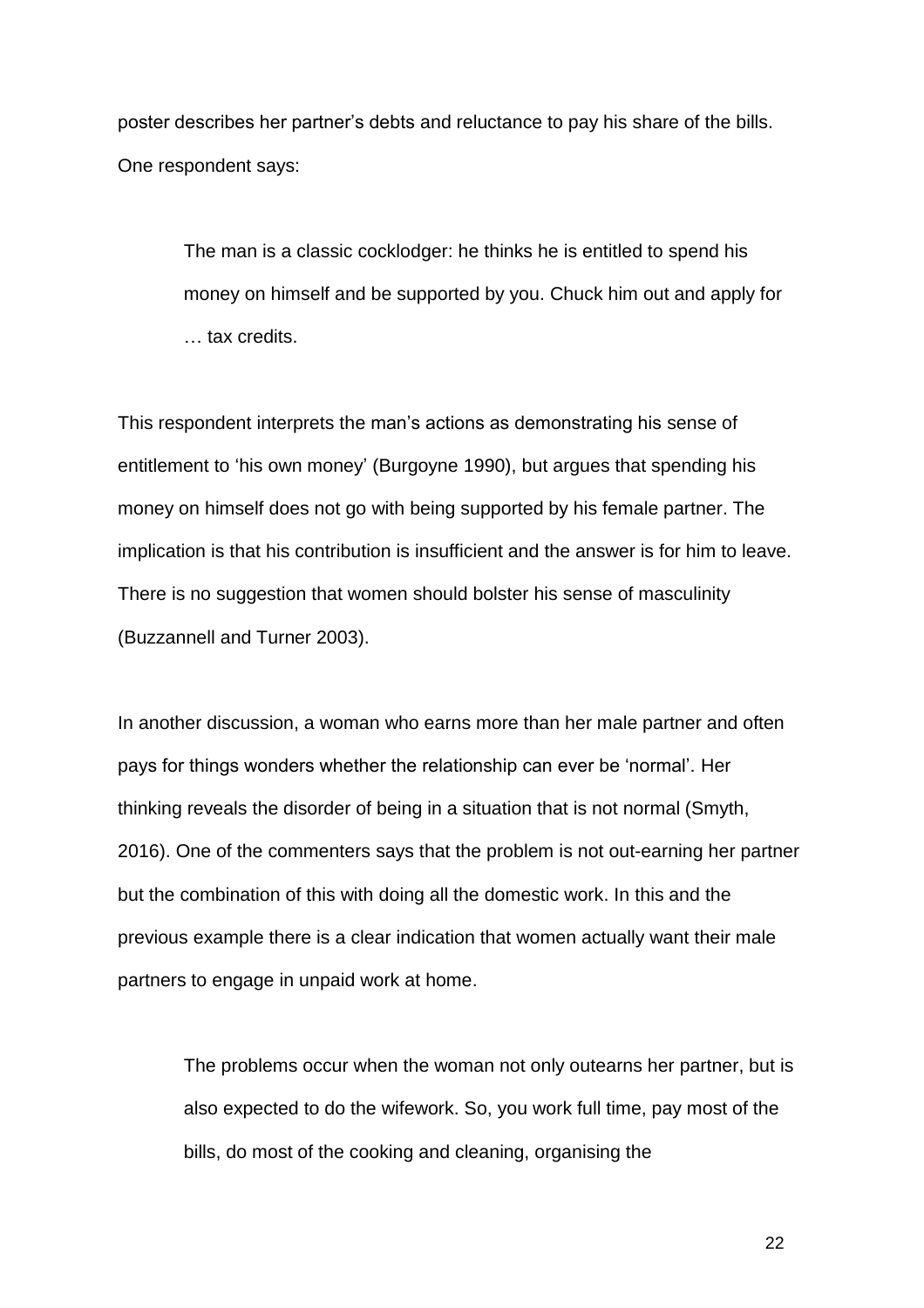house/holidays/social life. You've got yourself something aptly called a cocklodger. A very expensive one at that.

While discussions such as these do not provide evidence of behavioural changes, and the lack of detailed demographic information means that we cannot know whether such positions are taken only by specific types of women, they do nonetheless suggest that public discussions between women indicate an evolving normative position characterized by a strong emphasis on fairness, and a rejection of the idea that one should make accommodations with men who do not do their fair share.

In both financial abuse and 'cocklodger' scenarios, users draw selectively on other media resources to assemble a normative world and set of claims: the former category comes from women's aid charities; the latter from the comic magazine Viz. Yet even here users encourage posters to take responsibility for their role in allowing such situations to develop. In the first thread outlined above, many of the responses use imperatives to condemn this financial behaviour: 'chuck him out'; 'divorce him immediately'; 'make him step up'; and so on. Yet they also suggest that her choices may be part of the problem:

Your child's father is [.] useless… so you picked another [cocklodger] and married him. Once you kick the latest loser to the kerb, speak to someone about changing this pattern

*Communication as a tool for changing outcomes*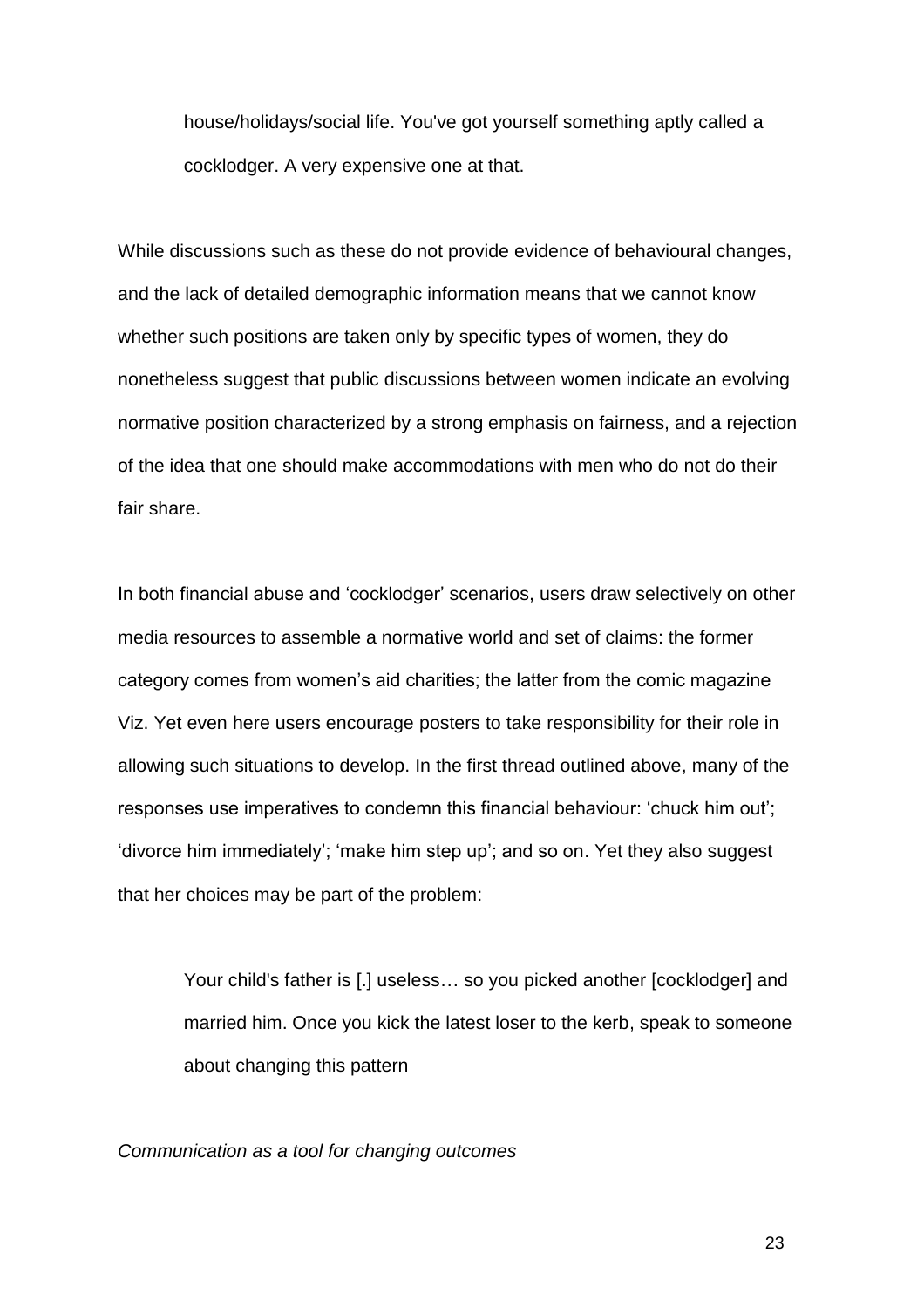Communication is not just the medium for transmitting or contesting norms; it is also a topic of discussion, a skill that women coach one another to develop and a way for users of the site to access information to enhance 'real world' bargaining and negotiation. Posts on the 'divorce' thread show that many users do not understand the financial implications of divorce. Their lack of information challenges the validity of threat point models which assume that decisions are founded on a realistic calculation of an individual's financial position should they exit the relationship (Manser and Brown 1980, McElroy and Horney 1981). Yet posting to others helps to clarify the position, and in fact the ubiquity of discussions in which women weigh up the theoretical loss of financial security against the potential for enhanced wellbeing (see Pahl 1989) suggests that ongoing communication between women may be one way in which 'threat point' conditions lose some of their deterrent force.

But perhaps the most important role for communication on the site is as both a normative ideal and a skill that can be developed to women's advantage. 'Good communication' between partners is highly valorized regardless of context, but it is also an asset that can be leveraged by women to improve their situation. To take one example, a user asks for suggestions on how to talk to her partner about his contributions to the household. He has moved in with her recently, but claims he cannot contribute financially because of his obligations to his ex-wife and children. While many responses offer opinions about what he 'ought' to be doing, those offering practical advice tend to focus on what the OP needs to say. These include general injunctions about the need to talk: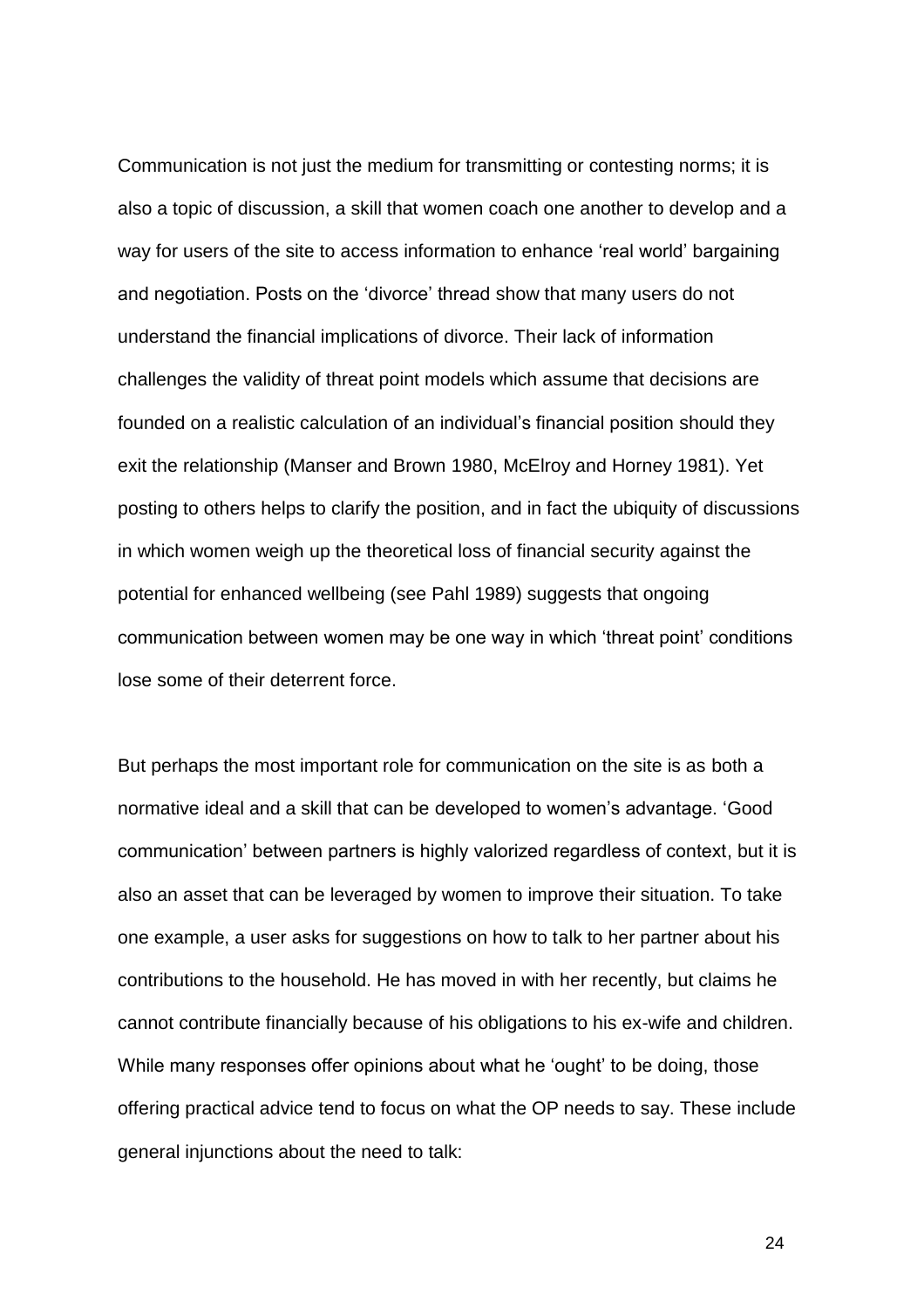You need to sit down and thrash this out calmly but firmly. Do not be fobbed off.

But they also include more explicit advice about exactly what to say:

How do the conversations go when you ask him to contribute? Maybe we can help you?

How do you get it sorted? You sit him down and you say 'from now on I need you to pay half of all the bills, including food and X amount for the rent, you can't keep on living here for free it's not fair on me…'

If his situation with his ExW… isn't sorted, you tell him to move out until it is. Then you'll discuss finances before he moves back in

There is recognition that words and utterances can be forms of power play within relationships, as one poster explains when discussing the threats and bluffs involved in divorce negotiations with her husband:

My H will still maintain he wants full custody - so stupid!! [He's] trying to find the maximum threat. One time a while ago I kind of called his bluff and said that would suit me fine, and made a big deal of the fact I'd be having a rest and pursuing my own interests, free from the burden of childcare. That soon got him backtracking […] total idiot!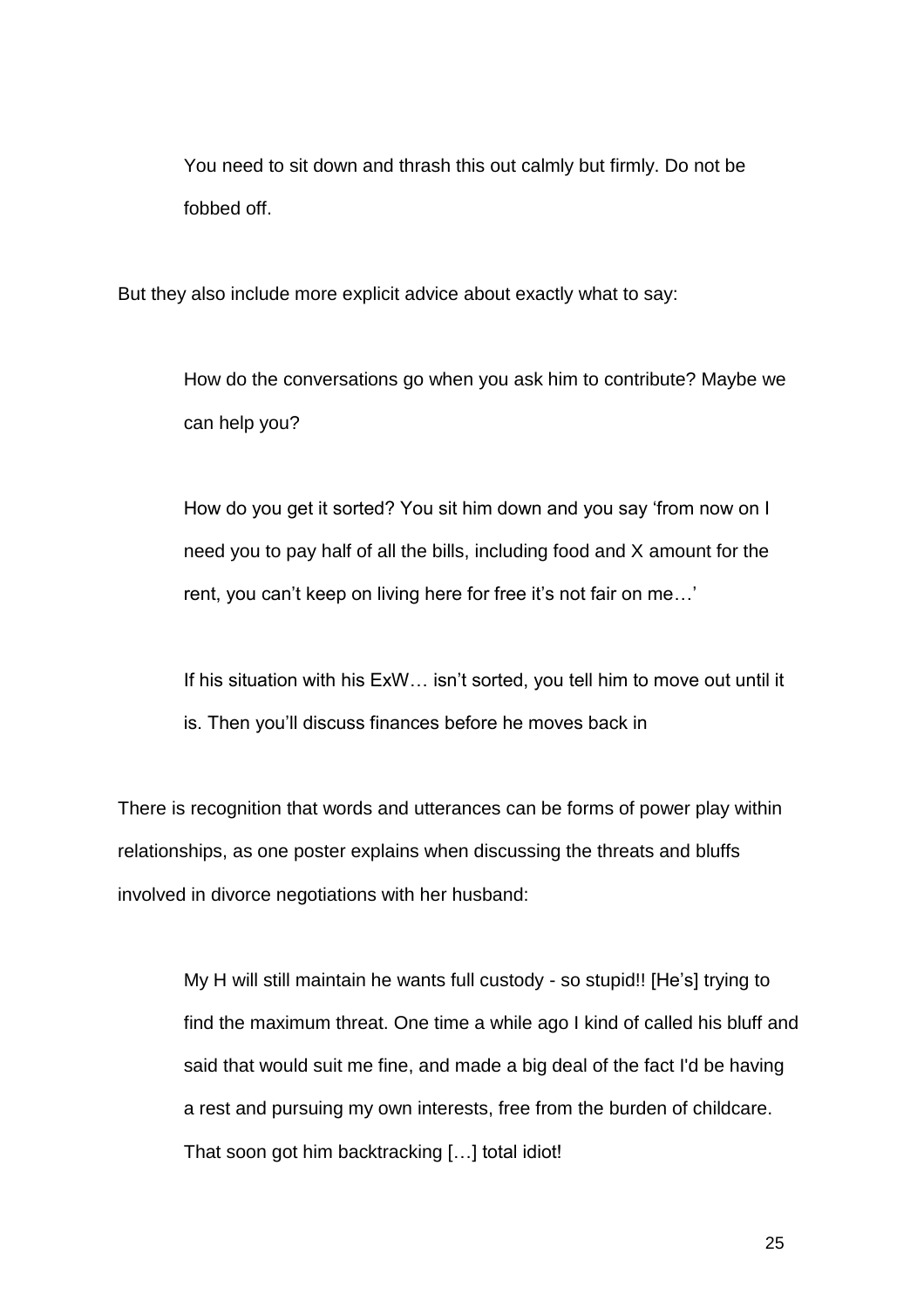Perhaps for this reason, users of the site come to recognize – and persuade one another – that the ability to communicate clearly is a way to improve outcomes, and therefore a skill to cultivate. As part of this, they testify to its importance in their own lives:

It took me a long time to blend a family but we got there with lots of communication

I outearn my DH by 2-3x. We contribute different things to our marriage… [but] it takes talking and open-mindedness

They also question other users about why they *haven't* talked about important issues with partners when trying to resolve a problem:

How come he is already there for 9 months and you never had this very important discussion before he even moved in?

In various ways, then, users of the site do not simply use communication to discuss and contest norms; they also emphasize clear communication as a normative value, and encourage other users to share those values and develop appropriate skills to secure an advantage.

Despite its evident importance, the role of communication in resource allocation – particularly when it originates outside of the household – is rarely discussed in the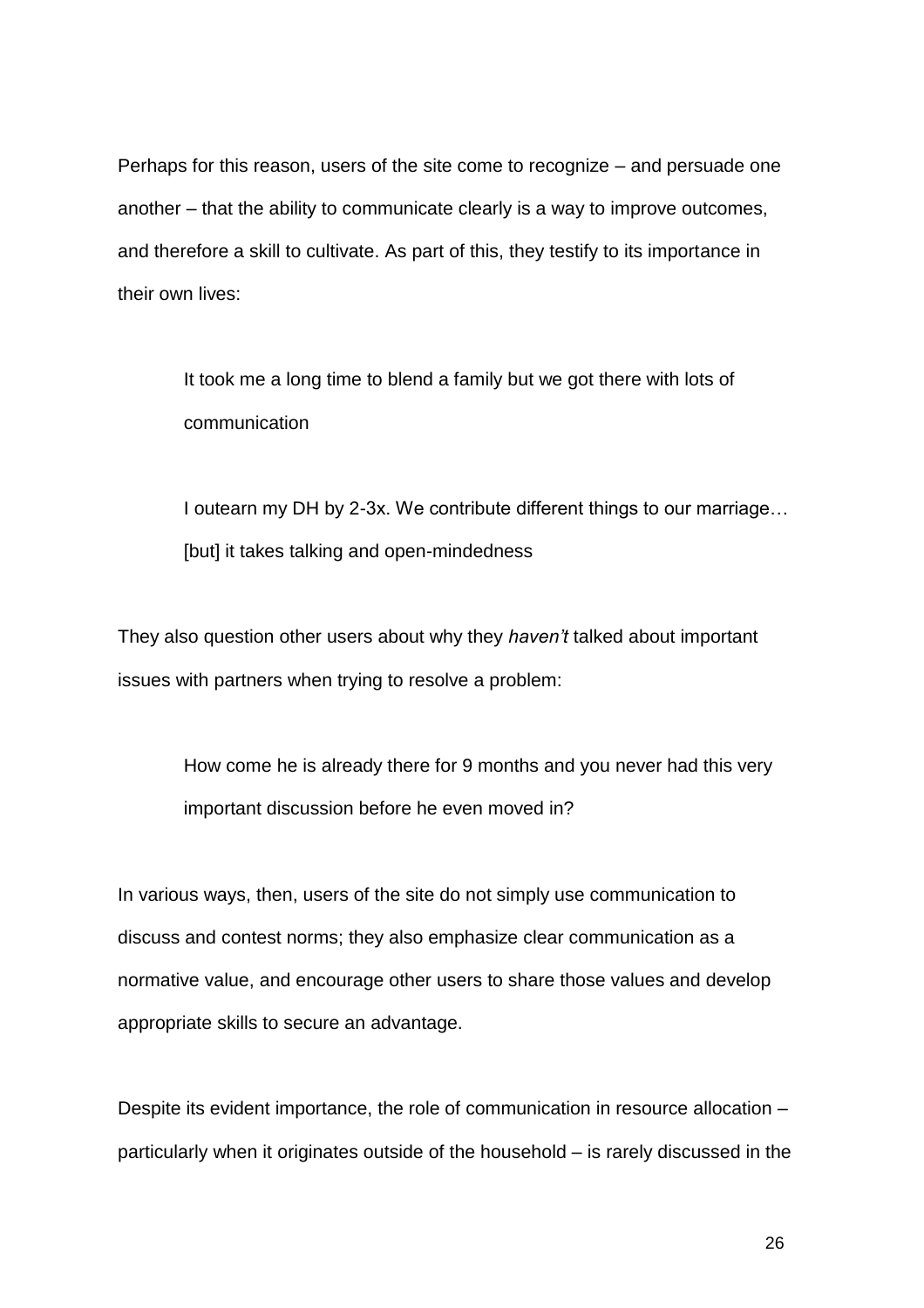literature. DeTurck and Miller (1982) suggest that effective, 'interresponsive' communication can enhance conjugal power and should be seen as mediating resource theory approaches, while Strauss and Lodanis (1995) suggest that differences between partners in interpersonal skills are related to differences in marital power. Evidence from Mumsnet confirms this, but it also suggests something that few if any authors have considered, namely that new possibilities for communication between women, and the mutual development of communicative skills that they support, are relevant for theories of household resource distribution. We consider these in more detail below.

## **Discussion and conclusion**

This article has demonstrated that Mumsnet is a site where women clarify and contest social norms – both in the relatively weak sense of 'what is normal', and in the stronger sense of what is morally appropriate – about acceptable behavior in household resource allocation practices. This is significant for studies of household distribution since it points to extra-household sources of influence that are rarely addressed, but potentially mediate better known influences such as objective bargaining position, social identities and roles, or 'norms', broadly conceived. That such discussion takes place in written form, between women who are for the most part strangers to one another, means that it has additional significance for feminist studies of household distribution, since a key feminist project has been to challenge the silence in gender norms by making visible the 'structures of constraint' under which women operate (Folbre 1994).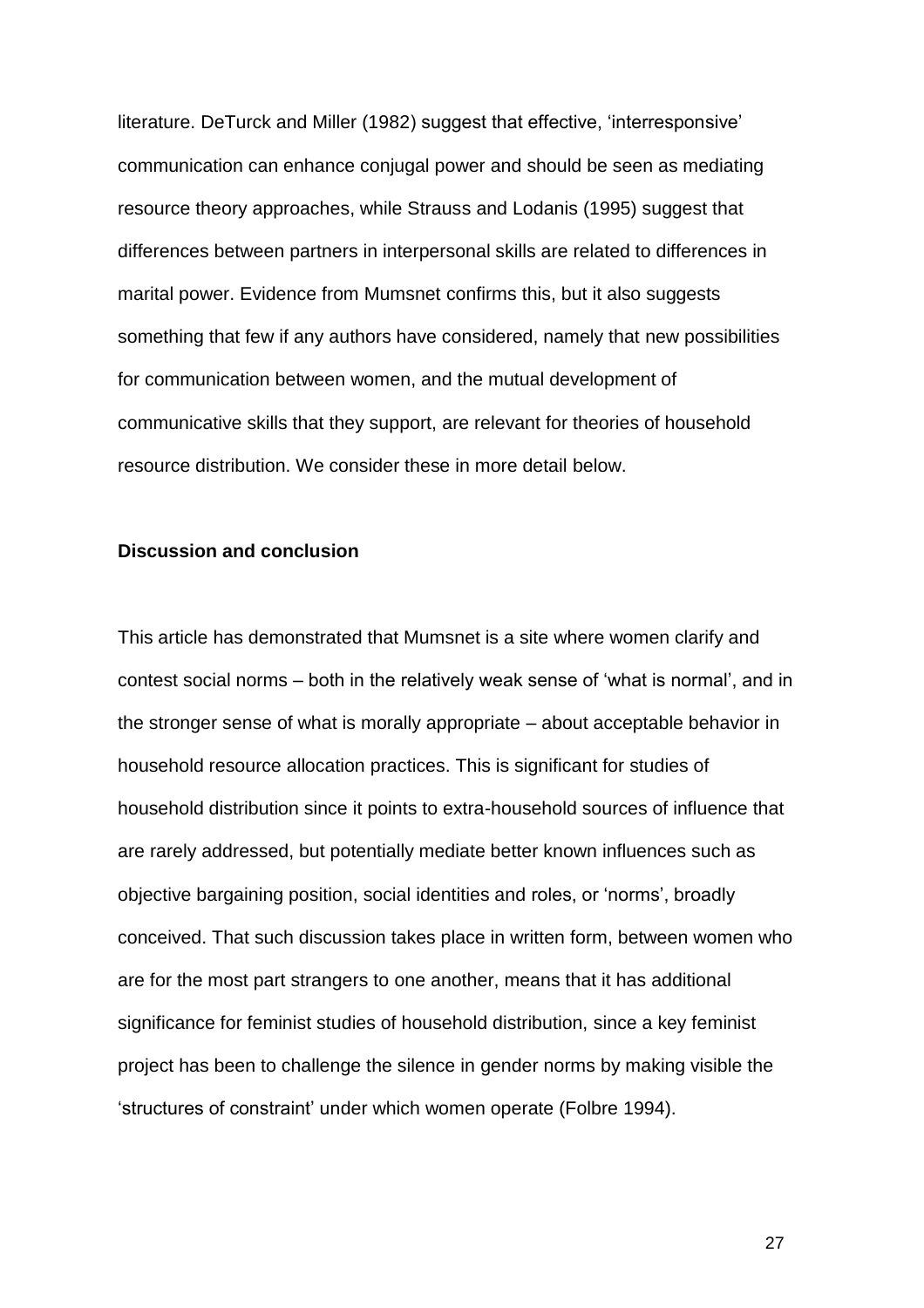Specifically, our data shows that women on Mumsnet make judgments about what is fair or appropriate according to the length and perceived involvement of relationships, that they deploy particular discursive strategies for naming or reframing unacceptable behaviour, and that they hold other women accountable for staying in situations characterized by inequality or unfairness. Above all, women on Mumsnet place great emphasis on communication as a necessary component of successful relationships, as a skill or asset to be cultivated, and as a means to alter situations of inequality and unfairness.

Mumsnet users frequently use distinctions between different stages of relationships to assess the fairness of allocative arrangements, consistent with the literature that distinguishes marriage and cohabitation (Van der Lippe et al. 2014). A large body of sociological literature has examined the diversity of family forms (Jamieson 1999), but the evolution of some relationships from dating to cohabitation to marriage tends to suggest the persistence of traditional ways of doing family.

Many Mumsnet users expect women to be business-like in their approach to longterm relationships, and to have thought through the financial implications of a partnership, particularly before having children. Yet what makes such assertions interesting is precisely that they occur when other users appear *not* to have taken such a careful, planned approach, or have found themselves in financially disadvantageous situations. This suggests that Mumsnet is a useful site for capturing both the dynamic nature of norms (Pearce and Connell 2016) and the relationship between norms and practices: users of the site find themselves in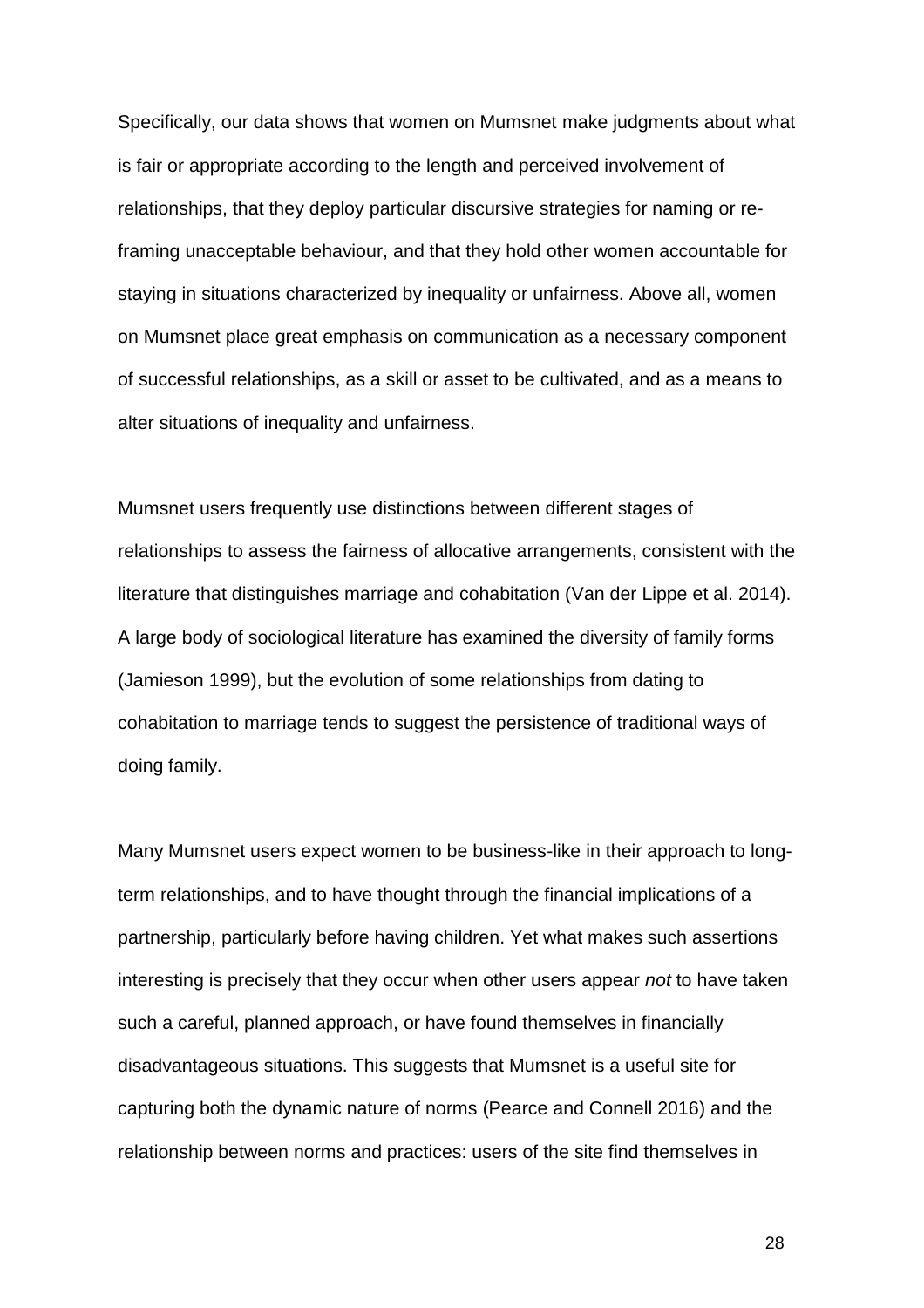situations they believe to be unfair; they express dissatisfaction to other users, who in turn provide alternative ways of framing the situation, and, in many cases, recommendations for changing it based on new normative understandings.

The use of naming strategies (e.g. the pejorative term 'cocklodger') to describe men who do not contribute a 'fair' share also helps to extend our current understanding of how 'gender deviant' situations, where women earn more than men, are managed (Tichenor 2005). Brines (1994) and Bittman et al. (2003) find that women do even more housework in such situations, to bolster their male partner's compromised traditional masculinity. However, our data suggests the picture is more complicated: women often find themselves in situations characterized by unfair distribution of costs or housework, but this may happen regardless of who is the highest earner. Yet as Deutsch (2007) has shown in relation to female breadwinners they do not simply accept this, or unquestioningly act to uphold conventional ways of 'doing gender' (West and Zimmerman 1987), and instead appear to have moved on, in line with trends identified elsewhere (Goldscheider, Berhard and Lappegard 2015). However, what this data also makes clear is that women hold themselves and others accountable for taking responsibility in situations characterized by perceived unfairness, and use the site to suggest ways of challenging it.

Particularly identified in the case of 'cocklodgers', but by no means confined to this case, is the rancour associated with men spending money for their own personal benefit rather than for the good of the household. There is some evidence of practices of deliberate information asymmetry (i.e. cases where one partner hides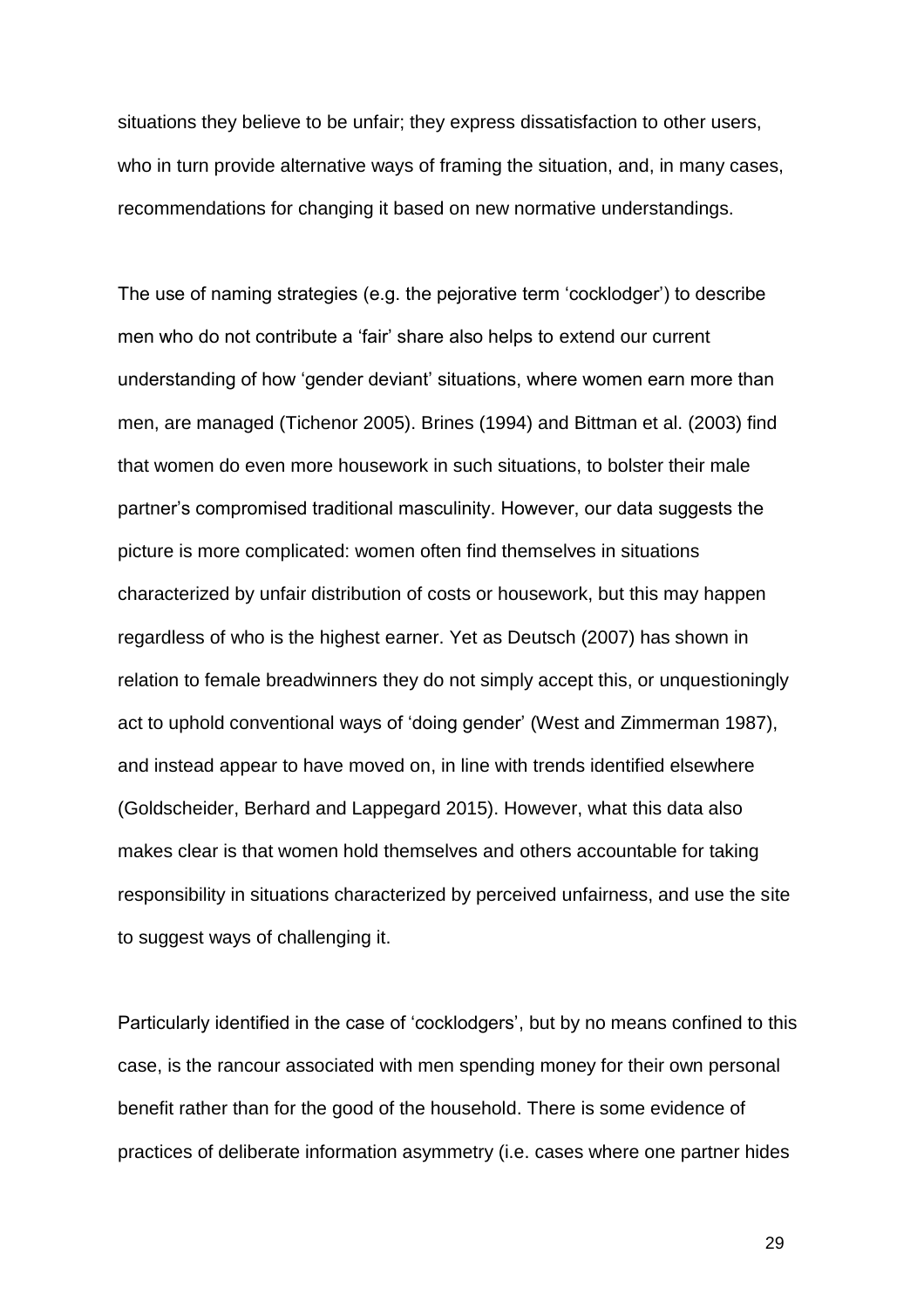information about their financial situation, see Ashraf 2009), but discussions are more in keeping with the literature on social norms, where money is not fungible and male partners feel entitled to spend some sources of money on their own account even when it clearly does not benefit the household (Burgoyne 1990; Duflo and Udry 2004). Again, however, what our data shows is that such practices are not simply revealed – they are also contested, with communication between women allowing partners to reframe these experiences and explore ways of challenging them.

The finding that communication between women acts as an extra-household influence that mediates other factors is linked to a final, overarching insight from our data, to do with the normative importance that site users attribute to communication itself as a means to challenge unfair distributional arrangements and secure better outcomes. Our findings confirm earlier claims that good communication can be a source of relationship power (DeTurck and Miller 1982; Strauss and Lodanis 1995) and can enhance relationship quality (Stanley, Markham and Whitton 2002), but they go beyond this in tracing some of the sources of and contexts for 'good communication' to spaces such as Mumsnet. As we have shown, users of the site repeatedly both emphasize its importance and 'train' one another in how to develop it. It is for this reason that we claim that Mumsnet is not just a repository of information about norms, but in fact also a more dynamic space in which new normative understandings can emerge through specific discursive practices.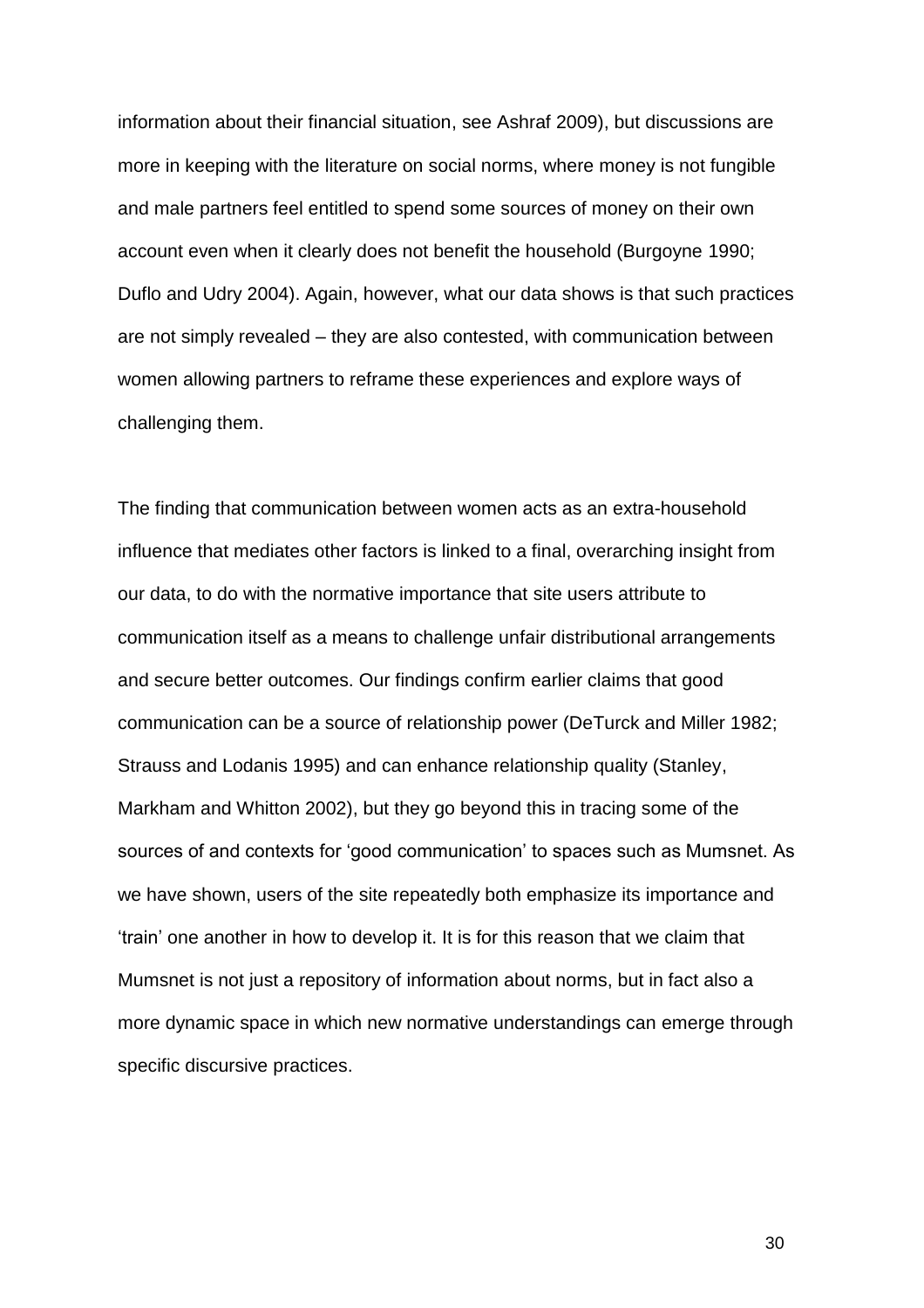Our findings confirm Pearce and Connell's (2016) argument that treating norms as a fixed external variable does not accurately reflect the two-way process between individual action and norm development; our data provides a concrete example of the dynamic nature of norms, in which women encourage one another to be assertive and to reject unacceptable behavior. Our claim, in other words, is that communication between women is a key mechanism in norm formation, and that it ought to be more explicitly considered within models of household resource allocation. While women have always looked beyond the household to gain a sense of what is normal, and advice about how to act, the internet expands the potential range of 'outside voices' that women can engage with and the way that they can interact with them. This also means that sites like Mumsnet are a potentially valuable source of data, with distinct advantages compared with other sources (Hine 2011). Future studies ought to consider how or whether norms are formulated differently on sites where the social composition of users is different. Doing so would yield valuable insights because such sites are, we suggest, at the heart of processes by which gender norms are made less 'invisible' than they were in the past, with advantages for both users and social researchers.

# **Notes**

1. The authors would like to thank the anonymous reviewers for their constructive comments. Shireen Kanji would like to thank Mark Saunders for helpful conversations and advice in the preparatory stages of this article. He is no way responsible for any decisions taken.

2. See Mumsnet (2009)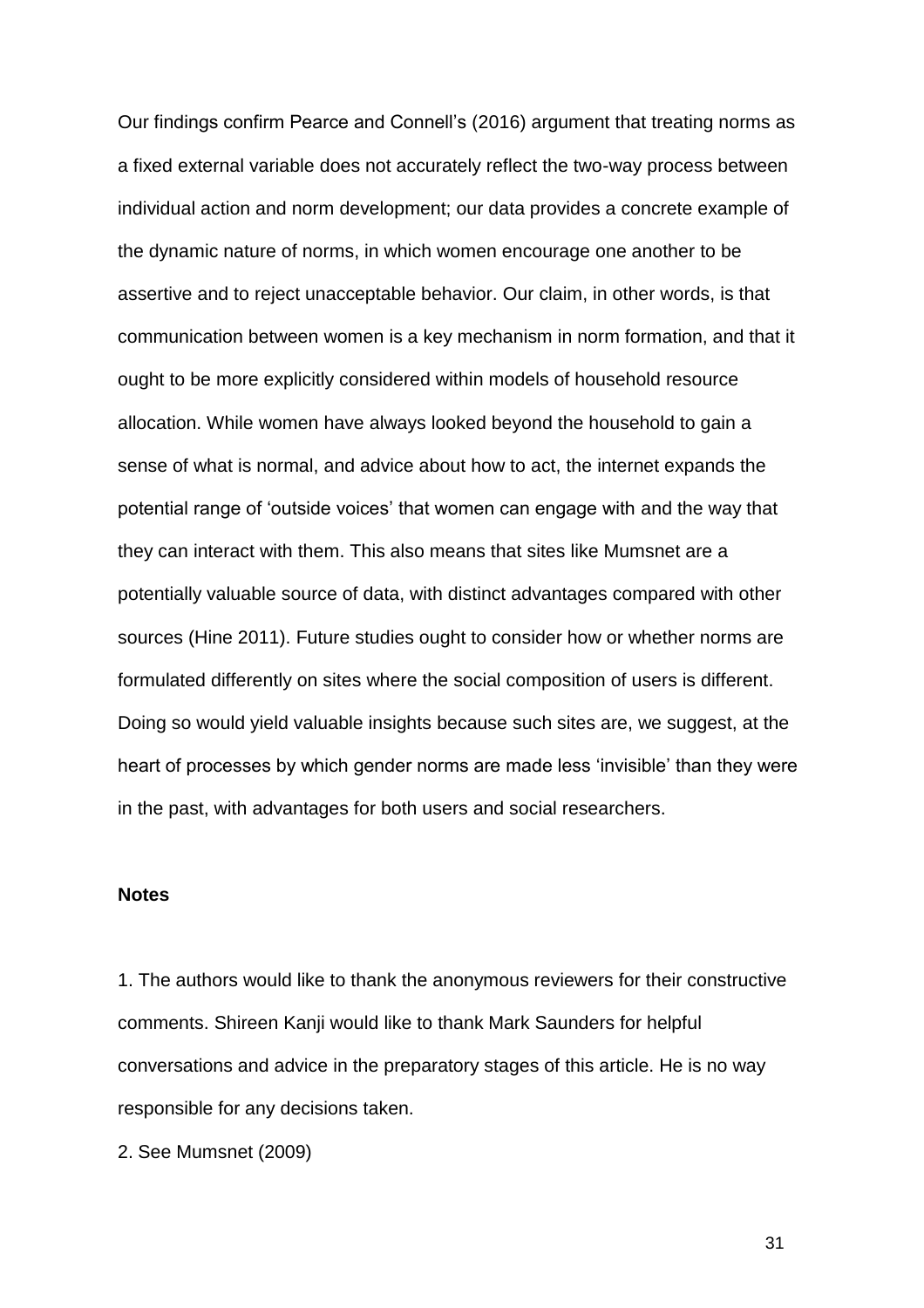# **Bibliography**

**Agarwal, B.** 1997 '"Bargaining" and Gender Relations: Within and Beyond the Household', *Feminist Economics* 3(1): 1–51.

**Alderman, H., Chiappori, P.A., Haddad, L., Hoddinott, J. and Kanbur, R.** 1995 'Unitary Versus Collective Models of the Household: Is it Time to Shift the Burden of Proof?', *The World Bank Research Observer* 10(1): 1-19.

**Ambler, K., Doss C., Kieran C. and Passarelli, S.** 2017 **'**He Says, She Says: Exploring Patterns of Spousal Agreement in Bangladesh', Discussion paper 01616. *International Food Policy Research Institute.*

**Ashby, K. J., and Burgoyne, C. B.** 2008 'Separate Financial Entities? : Beyond Categories of Money Management', *Journal of Socio-Economics*, 37(2): 458-480.

**Ashraf, N.** 2009 'Spousal Control and Intra-household Decision Making: An Experimental Study in the Philippines', *American Economic Review* 99(4): 1245– 1277.

**Becker, G.** 1991 '*A Treatise on the Family* (enlarged edition)', Cambridge, MA and London: Harvard University Press.

**Beetham, M.** 1996 *A Magazine of Her Own?* London: Routledge.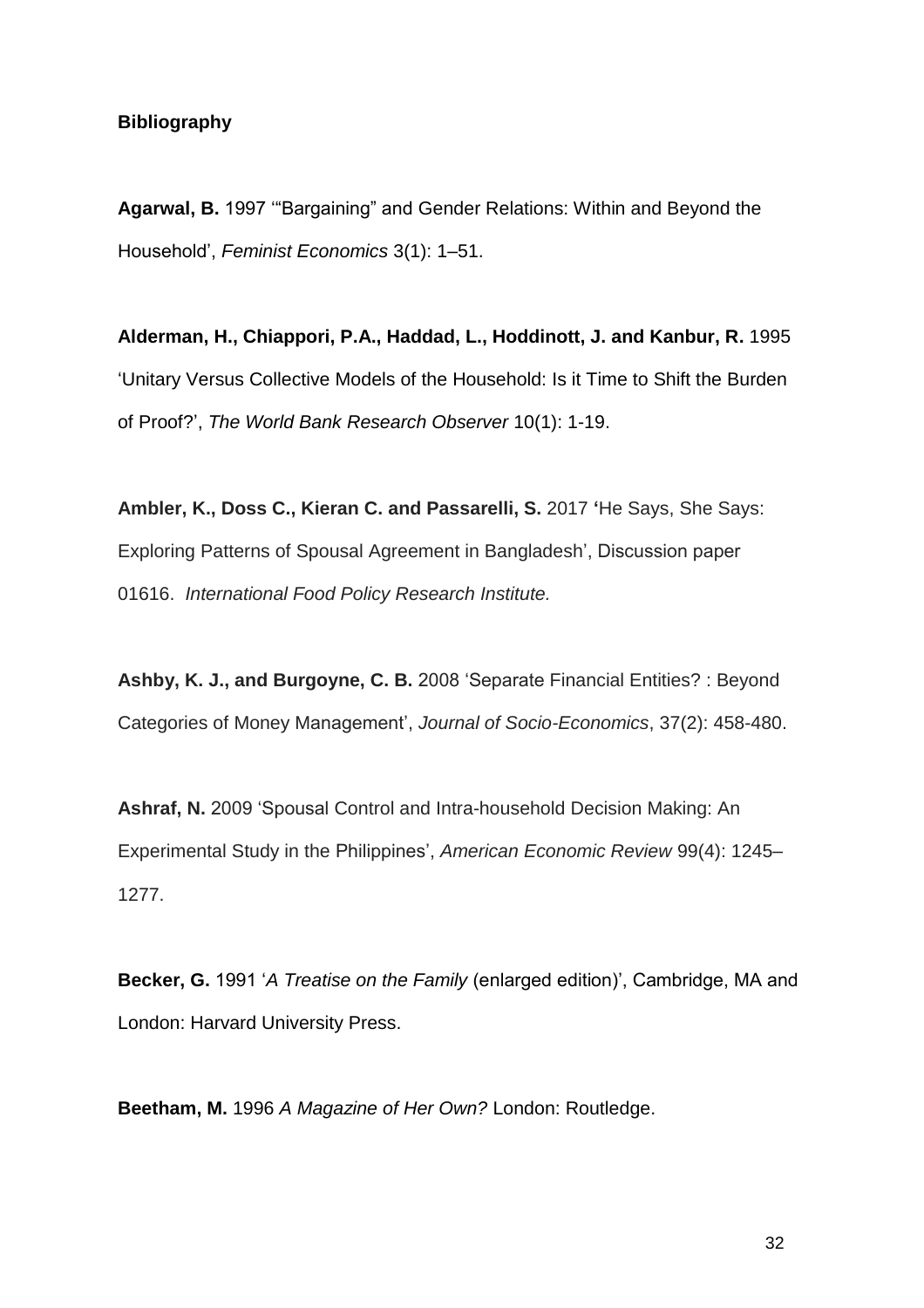**Bennett, F.** 2013 'Researching Within**-**Household Distribution: Overview, Developments, Debates and Methodological Challenges', Journal of Marriage and Family 75:582-597.

**Berry, D. M.** 2004 'Internet Research: Privacy, Ethics and Alienation: an Open Source Approach', *Internet Research* 14(4): 323–332.

**Bittman, M., England, P., Folbre, N., Sayer L. and Matheson, G.** 2003 'When Does Gender Trump Money? Bargaining and Time in Household Work', *American Journal of Sociology* 109 (1): 186–214.

**Blood, R. and Wolfe, D.** 1960 'Husbands and Wives: The Dynamics of Married Living'. *New York: Free Press.*

**Braun, V. and Clarke, V. 2006** Using thematic analysis in psychology. *Qualitative Research in Psychology*, 3(2). Pp77-101.

**Brennan, G., Eriksson, L., Goodin, R.E and Southwood, N**. 2013 *Explaining Norms*, 1st edition. Edition, Oxford: Oxford University Press.

**Brines, J.** 1994 'Economic Dependency, Gender, and the Division of Labour at Home', *American Journal of Sociology*, 100 (3): 652–688.

**Browning, M. and Chiappori, P.-A.** 1998 'Efficient Intra-household Allocations: A General Characterization and Empirical Tests', *Econometrica*, 66(6): 1241–78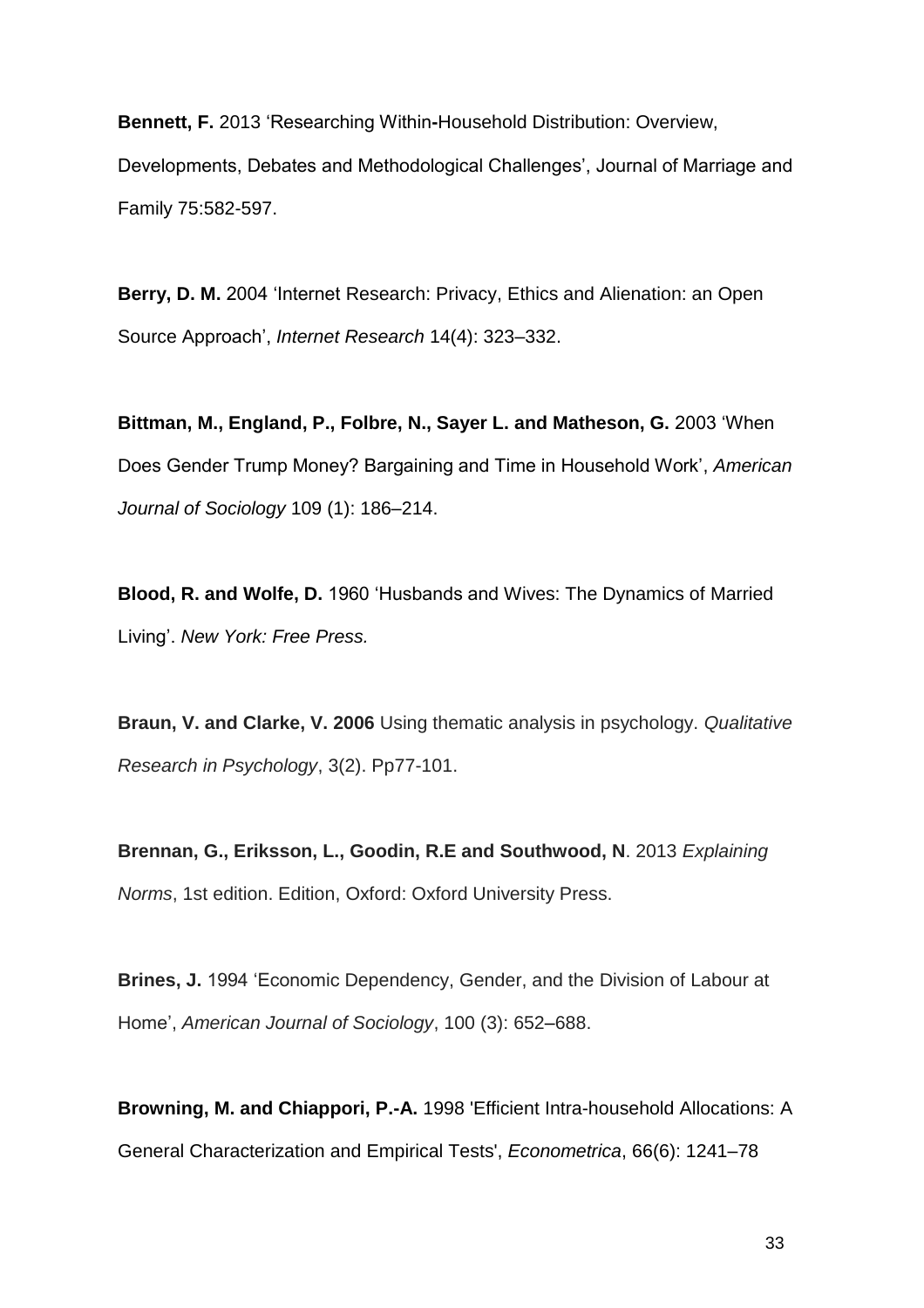**Burgoyne, C. B.** 1990 'Money in Marriage: How Patterns of Allocation Both Reflect and Conceal Power', *The Sociological Review 38*(4): 634–665.

**Burman B. and Margolin G.** 1992 'Analysis of the Association Between Marital Relationships and Health Problems: An Interactional Perspective', *Psychological Bulletin,* 112: 39–63

**Buzzanell, P. M., & Turner, L. H.** 2003 'Emotion Work Revealed by Job Loss Discourse: Backgrounding-foregrounding of Feelings, Construction of Normalcy, and (Re) Instituting of Traditional Masculinities'. *Journal of Applied Communication Research*, *31*(1), 2–57

**Chesley, N.** 2011 'Stay-at-Home Fathers and Breadwinning Mothers: Gender, Couple Dynamics, and Social Change'*, Gender & Society, 25*(5), 642–664.

**Currie, D.** 2001 'Dear Abby: Advice Pages as a Site for the Operation of Power', *Feminist Theory*, 2: 259–281.

**DeTurck, M. A. and Miller, G. R.** 1982 'The Effects of Husbands' and Wives' Social Cognition on their Marital Adjustment, Conjugal Power, and Self Esteem', *Journal of Marriage and Family* 48(4): 715–724.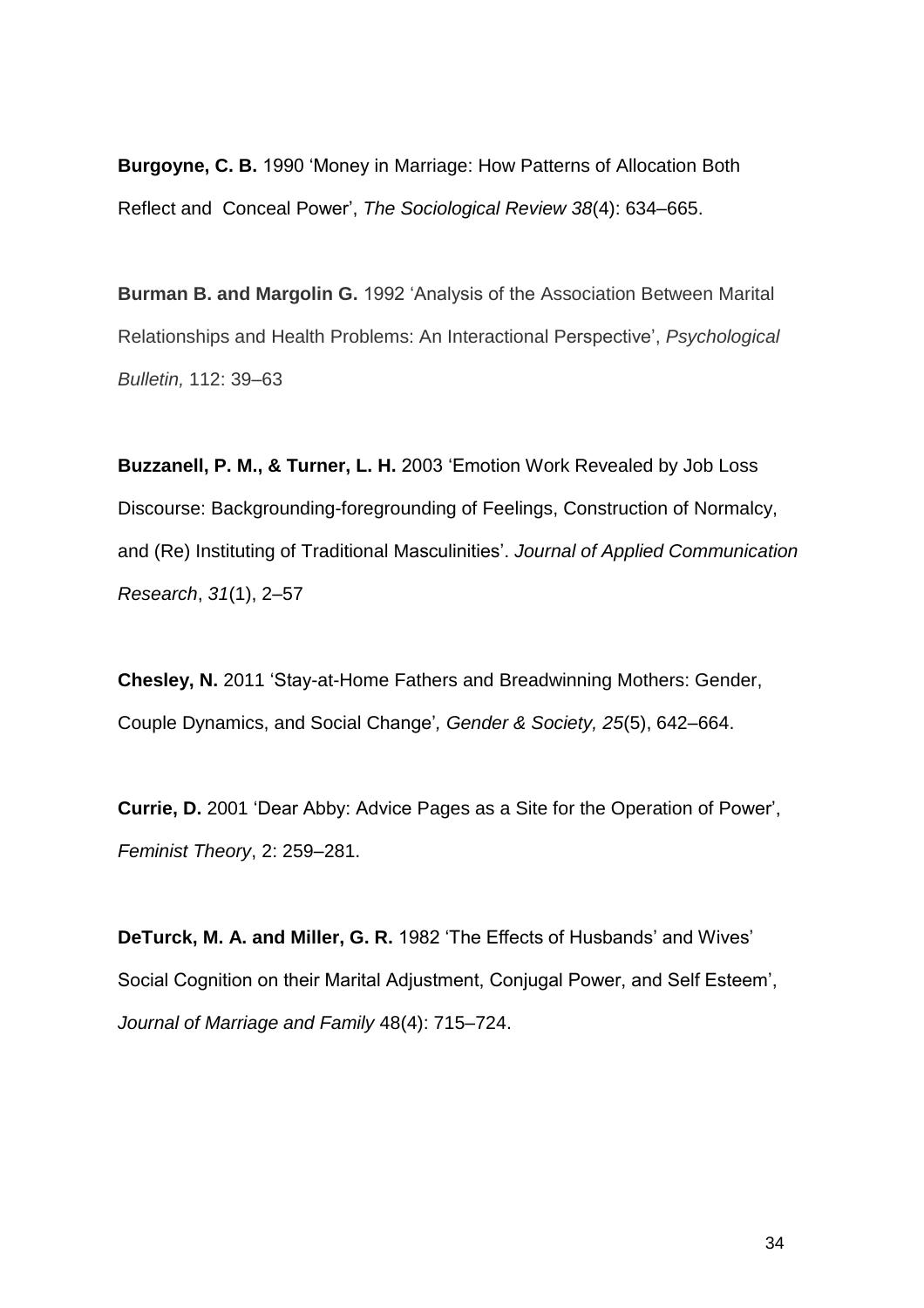**De Henau, J. and Himmelweit, S.** 2013 'Unpacking Within‐Household Gender Differences in Partners' Subjective Benefits from Household Income', *Journal of Marriage and Family*, *75*(3), 611–624.

**Deutsch, F. M.** 2007 'Undoing Gender'. *Gender & Society*, *21*(1): 106–127.

**Duflo, E. and Udry, C.** 2004, 'Intrahousehold Resource Allocation in Cote D'Ivoire: Social Norms, Separate Accounts and Consumption Choices', *National Bureau of Economic Research* w10498*.*

**Durkheim, E.** 2013. The Division of Labour in Society (1893), edited by Stephen Lukes. Basingstoke: Palgrave Macmillan.

**Ehrenreich, B. and English, D.** 1978 *For Her Own Good: 150 Years of the Experts Advice to Women*, London: Pluto Press.

**Folbre, N** 1986 'Hearts and Spades: Paradigms of Household Economics', *World Development,*14 (2) 245-255.

**Folbre, N** 1994. *Who Pays for the Kids? Gender and the Structures of Constraint*. New York: Routledge.

**Fortin, B. and Lacroix, G.** 1997, 'A Test of the Unitary and Collective Models of Household Labour Supply', *Economic Journal*, 107: 933-55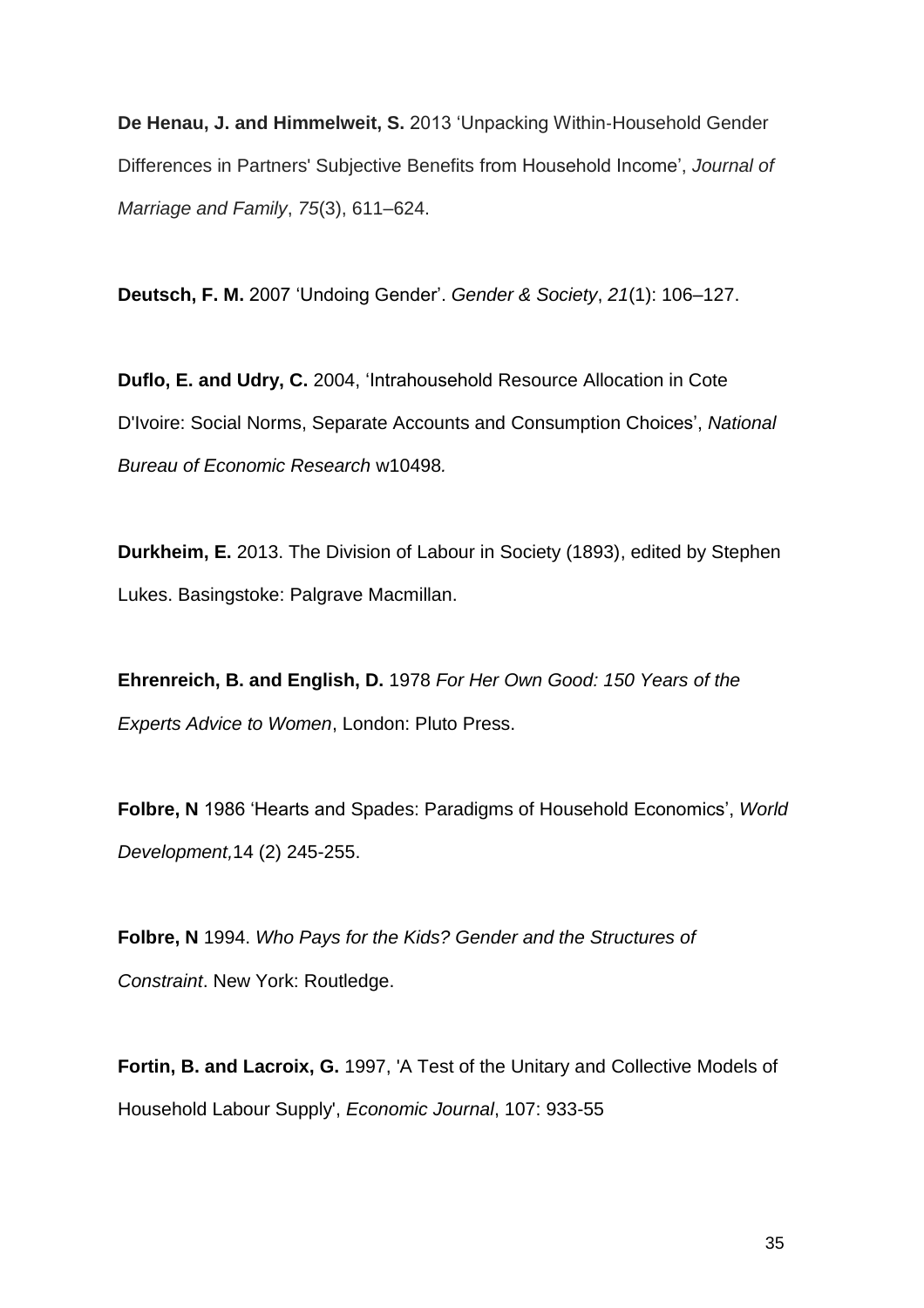**Gambles, R.** 2010, 'Going Public? Articulations of the Personal and Political on Mumsnet.com', in N. Mahony et al. (eds.) *Rethinking The Public*, Bristol: Policy Press.

**Goldscheider, F., Bernhardt, E. and Lappegård, T.** 2015, 'The Gender Revolution: A Framework for Understanding Changing Family and Demographic Behavior', *Population and Development Review*, 41: 207–239.

**Haddad, L, Hoddinot, J and Alderman, H.** 1997. *Intrahousehold Resource Allocation in Developing Countries: Models, Methods and Policy*. Baltimore, Johns Hopkins University Press

**Hine, C.** 2011 'Internet Research and Unobtrusive Methods', *Social Research Update* 61, University of Surrey

**Hine, C.** 2014 'Headlice Eradication as Everyday Engagement with Science: an Analysis of Online Parenting Discussions', *Public Understanding of Science* 23(5): 574-591.

**Jamieson, L.** 1999 'Intimacy Transformed? A Critical Look at the 'Pure' Relationship'', *Sociology*, *33*(3), 477-494.

**Kanji, S and Schober, P.** 2004 'Are couples with young children more likely to split up when the mother is the main or an equal earner?' *Sociology* 48(1):38-58.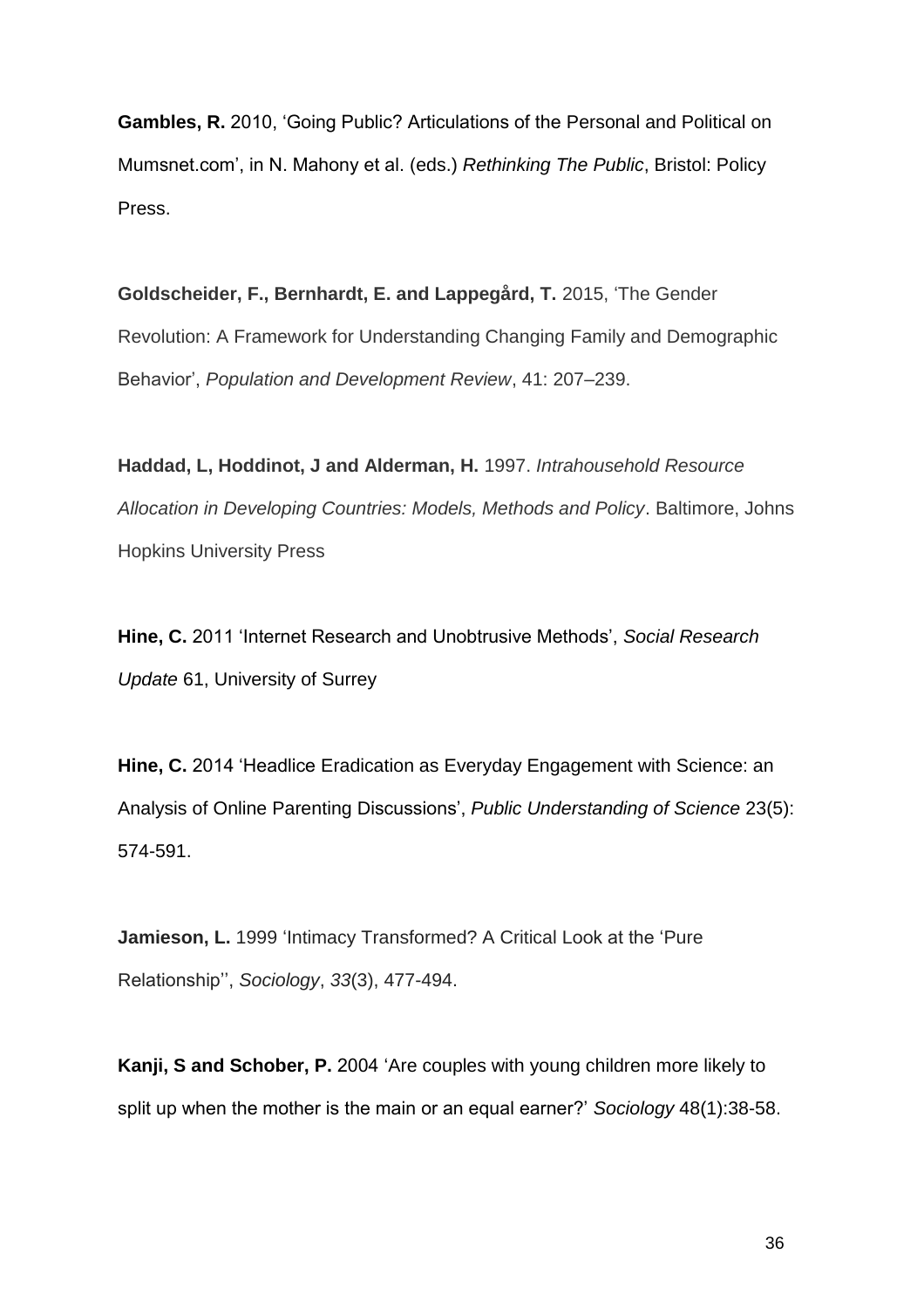**Kirchler, A.** 1995 **'**Studying economic ecisions Within Private Households: a Critical Review and Design for a 'Couples' Experience Diary', *Journal of Economic Psychology* 16: 393-419.

**Kirchler, A., Rodla, C., Hölzl, E., Meier, K.** 2001. *Conflict and Decision-making in Close Relationships*, Hove: Psychology Press.

**Komter, A.** 1989 'Hidden Power in Marriage', *Gender & Society*, *3*(2): 187-216.

**Lukes, S.** 1974 *Power: A Radical View*. London: Macmillan.

**Manser, M. and Brown, M.** 1980 'Marriage and Household Decision-Making: A Bargaining Analysis', *International Economic Review*, 31-44.

**McElroy, M. B. and Horney, M. J.** 1981 'Nash-Bargained Household Decisions: Toward a Generalization of the Theory of Demand', *International Economic Review*, 333-349.

**Medved, C. E.** 2016 'The New Female Breadwinner: Discursively Doing and Undoing Gender Relations', *Journal of Applied Communication Research*, online first DOI 10.1080/00909882.2016.1192286

**Mumsnet (2009)** 'Mumsnet census 2009', available at [https://www.mumsnet.com/info/media/census-2009,](https://www.mumsnet.com/info/media/census-2009) accessed 20<sup>th</sup> December 2017.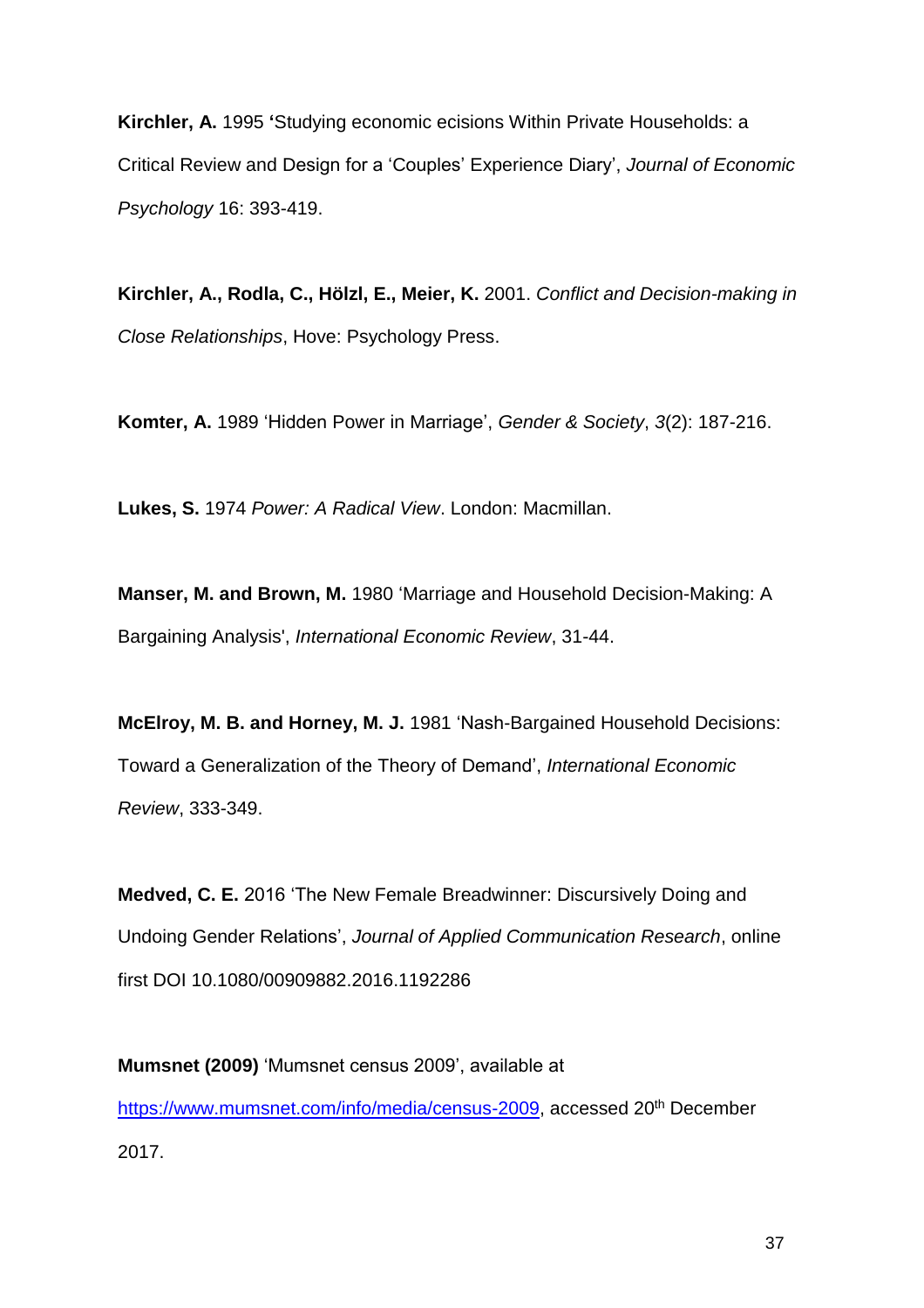**ONS (2014)** Local Area Analysis of Qualifications Across England and Wales.

**Pahl, J. 1989** *Money and Marriage,* Houndsmills, UK: Macmillan Education.

**Pahl, J**. 1995 'His money, her money: recent research on financial organisation in marriage', *Journal of Economic Psychology*, 16:21.

**Pearse, R. and Connell, R.** 2016 'Gender Norms and the Economy: Insights from Social Research', *Feminist Economics*, *22*(1): 30-53.

**Pedersen, S. and Smithson, J.** 2013 'Mothers with Attitude – How the Mumsnet Parenting Forum Offers Space for New Forms of Femininity to Emerge Online', *Women's Studies International Forum* 38: 97-106.

**Phillips, A.** 2008 'Advice Columns', in B. Franklin (ed.) *Pulling Newspapers Apart*, Oxford: Routledge.

**Proulx, C. M., Helms, H. M. and Buehler, C.** 2007 'Marital Quality and Personal Well‐being: A Meta‐Analysis', *Journal of Marriage and Family*, *69*(3): 576-593.

**Risman, B. J.**1998 *Gender Vertigo: American Families in Transition*. New Haven, CT: Yale University Press.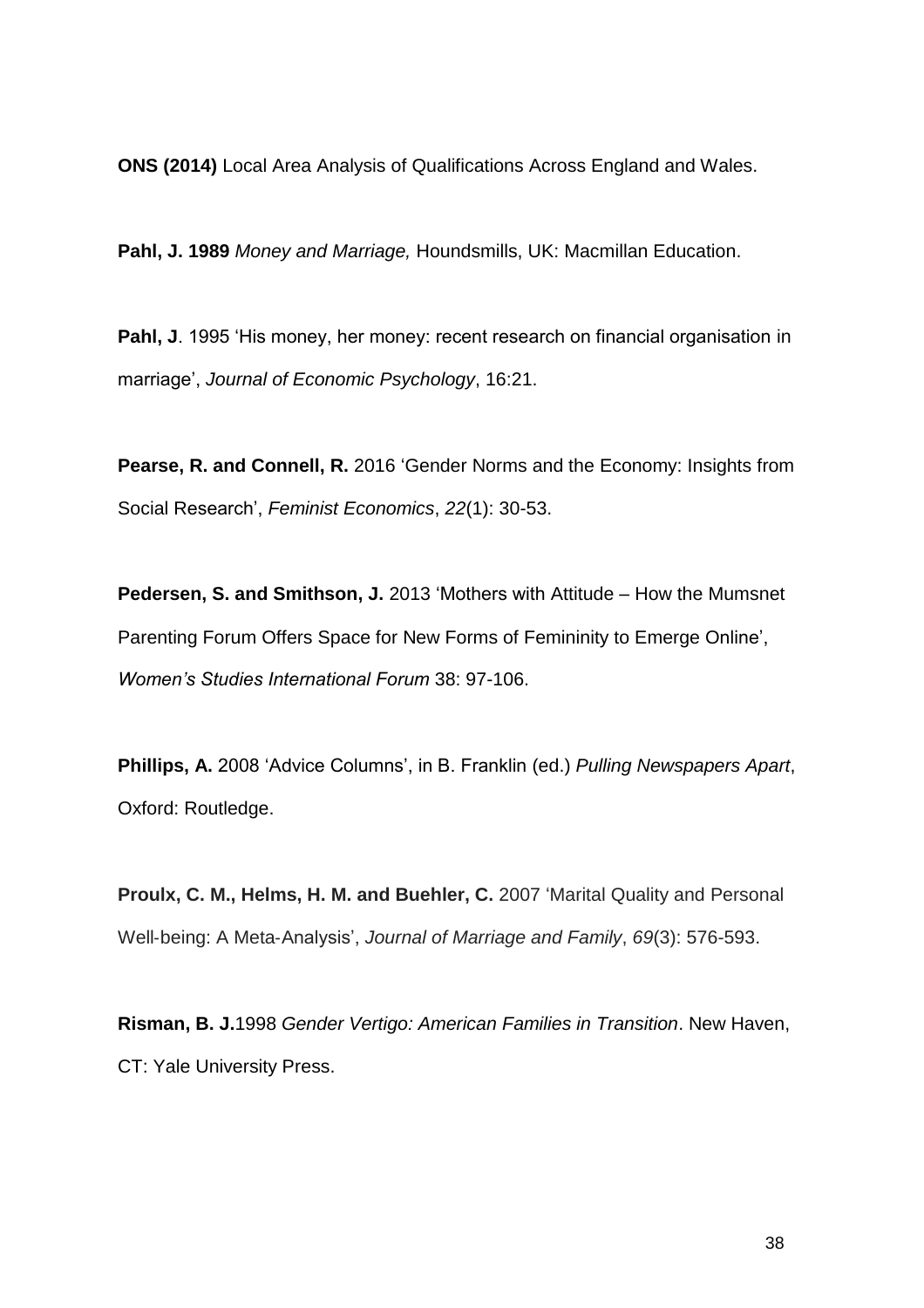**Seale, C., Charteris-Black, J., MacFarlane, A and McPherson, A**. 2010 'Interviews and Internet Forums: a Comparison of Two Sources of Qualitative Data. *Qualitative Health Research* 20 (5): 595-606

**Sevilla, A.** 2010 'Household Division of Labor and Cross-Country Differences in Household Formation Rates', *Journal of Population Economics* 23(1): 225-249.

**Smyth, L.** 2016 'The Disorganized Family: Institutions, Practices and Normativity', *British Journal of Sociology*, 67: 678–696. doi:10.1111/1468-4446.12217

**Sonnenberg, S. J.** 2008 'Household Financial Organisation and Discursive Practice: Managing Money and Identity', *Journal of Socio-Economics* 37(2): 533- 551.

**Stanley, S. M., Markman, H. J. and Whitton, S. W.** 2002 'Communication, Conflict, and Commitment: Insights on the Foundations of Relationship Success from a National Survey', *Family Process*, 41: 659–675. doi:10.1111/j.1545- 5300.2002.00659.x

**Strauss, M. A. and Lodanis, C. L.** 1995 'Marital Power', in D. Levinson (ed.) *Encyclopedia of Marriage and the Family Vol. 2*, New York: Simon & Schuster.

**Thompson, J. B.** 1995 *The Media and Modernity,* Cambridge: Polity.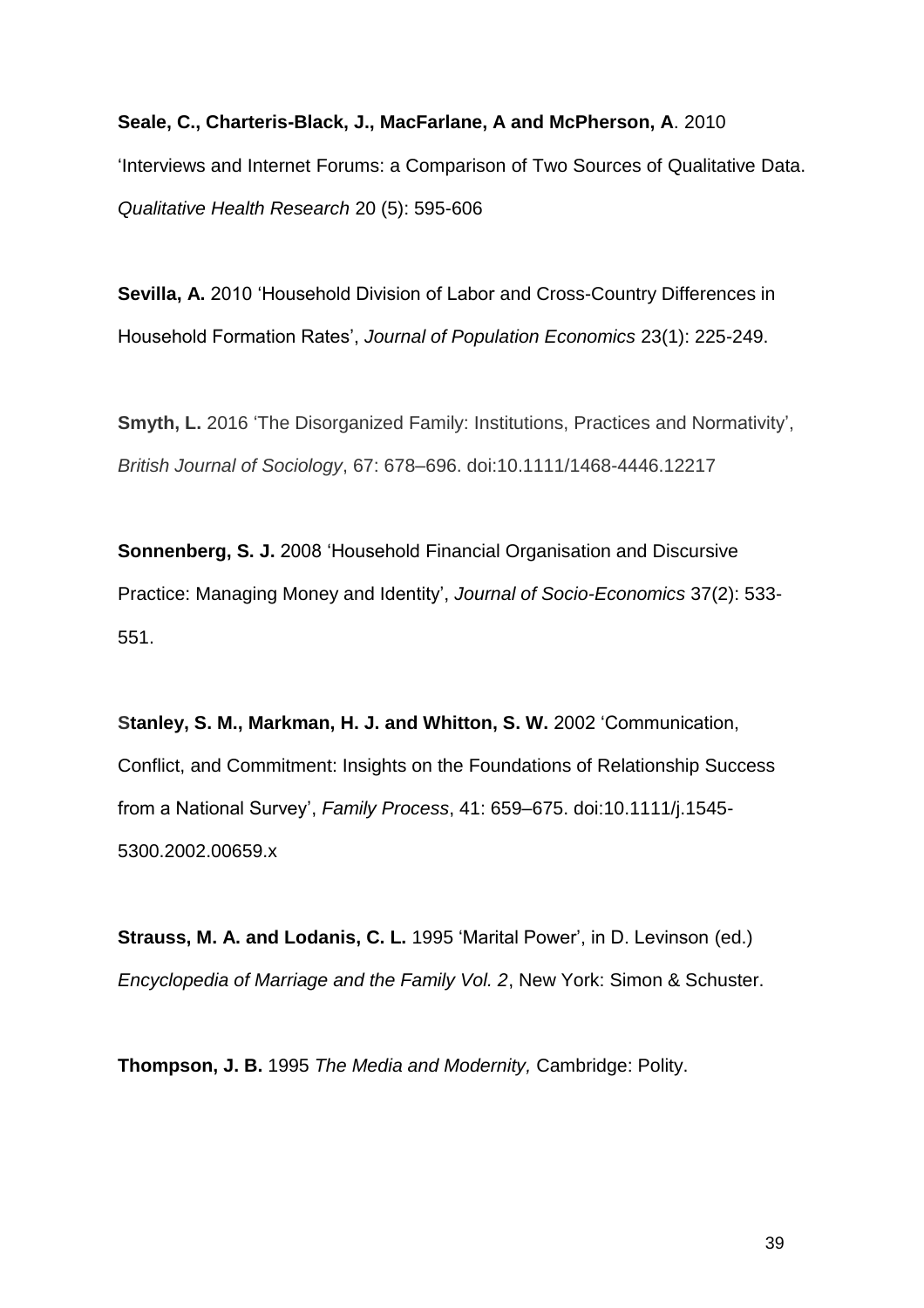**Tichenor, V.** 2005 'Maintaining Men's Dominance: Negotiating Identity and Power when She Earns More', *Sex Roles*, *53*(3-4): 191-205.

**Van Der Lippe, T., Voorpostel, M and Hewitt, B**. 2014 'Disagreements Among Cohabiting and Married Couples in 22 European Countries', *Demographic Research* 31(10): 247-274

**Vogler, C.** 1998 'Money in the Household: Some Underlying Issues of Power', *Sociological Review* 46(4): 687-713

**Vogler, C., Lyonette, C. and Wiggins, R. D.** 2008 'Money, Power and Spending Decisions in Intimate Relationships', *The Sociological Review*, 56: 117–143.

**West, C. and Zimmerman, D.** 1987. 'Doing Gender'. *Gender & Society* 1:125– 151.

**Whiting, R. and Pritchard, K.** 2017 'Digital Ethics', in C. Cassell., A. Cunliffe and G. Grandy (eds.) *The Sage Handbook of Qualitative Business and Management Research Methods,* London: Sage.

**Zelizer, V.** 1994 *The Social Meaning of Money*, New York: Basic Books

**Zelizer, V.** 1996 'Payments and Social Ties', *Sociological Forum* 11(3) 481-494.